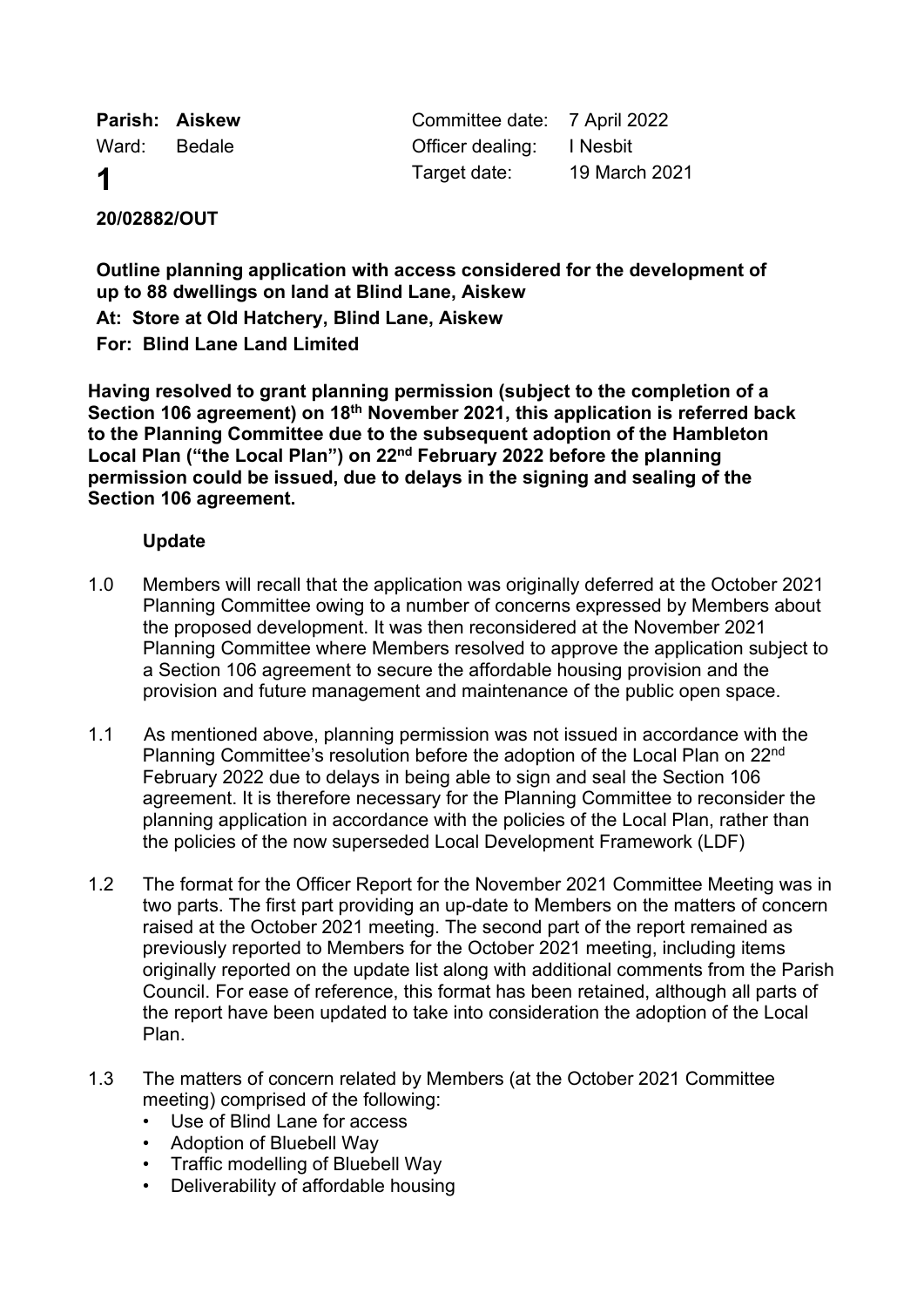- 1.4 North Yorkshire County Council Highways Officer was asked to provide comments on the use of Blind Lane either as temporary construction access or permanent access to the development. The Officer returned the following comments*: The Highway Authority has been asked for its opinion on the use of Blind Lane as a temporary access into the land between the railway and Bedale Road. Blind Lane is not an adopted road and remains the property of residents as the County Council understands. The note supplied by the developer suggest they have a right of access over Blind Lane. If this is the case then this route could be used by construction vehicles on a temporary basis. The Highway Authority would not support this route as a permanent access for vehicles travelling to the development.*
- 1.5 *Blind Lane itself is of sufficient width for vehicles to pass if the tarmac area and concrete area are used. The construction of the area is unknown and may be damaged by heavy vehicles using the route so the developer is likely to be responsible for its repair. It is noted that residents appear to use the concrete area as parking.*
- 1.6 *The junction onto Bedale Road would need to be improved to stop any over running and a new kerb line would be expected to be installed by the developer on both sides of the junction. The pedestrian island on Bedale Road may need to be temporary relocated. Suggest the developer needs to provide tracking details showing if HGVs could turn at the junction and avoid the island. Visibility at the junction is sufficient and beyond the 45m by 2.4m splay expected.*
- 1.7 The matters of concern were also put to the agent who provided the following responses.

### Use of Blind Lane

- 1.8 The section of road between the development site and Bedale Road is currently in the ownership of 5 different parties. Part of Blind Lane is also referred to as unregistered "white land". To deliver an adopted road to the site NYCC would require a road of 5.5m width with 2 x 2m footways in line with the NYCC Residential Design Guide. This would need to be delivered under a Section 38 Agreement (S38) with 'White Land' adopted under a Section 228 Agreement (S228).
- 1.9 S228 of the Highways Act is used to adopt 'white land' where no ownership is known to exist and the land is considered to already operate as highway. The process requires the applicant to construct an adopted road layout then seek the road's adoption which is then advertised at risk to any objections from third parties or landowners claiming to own any section of the 'white land'.
- 1.10 The agent also indicates that for the S38 (areas of land belonging to residents of Blind lane/Bedale road), all landowners would need to provide their consent for their respective areas of ownership to be dedicated for adoption. The applicant and landowner have sought over a period of years to achieve this, however existing owners are unwilling to sell their land.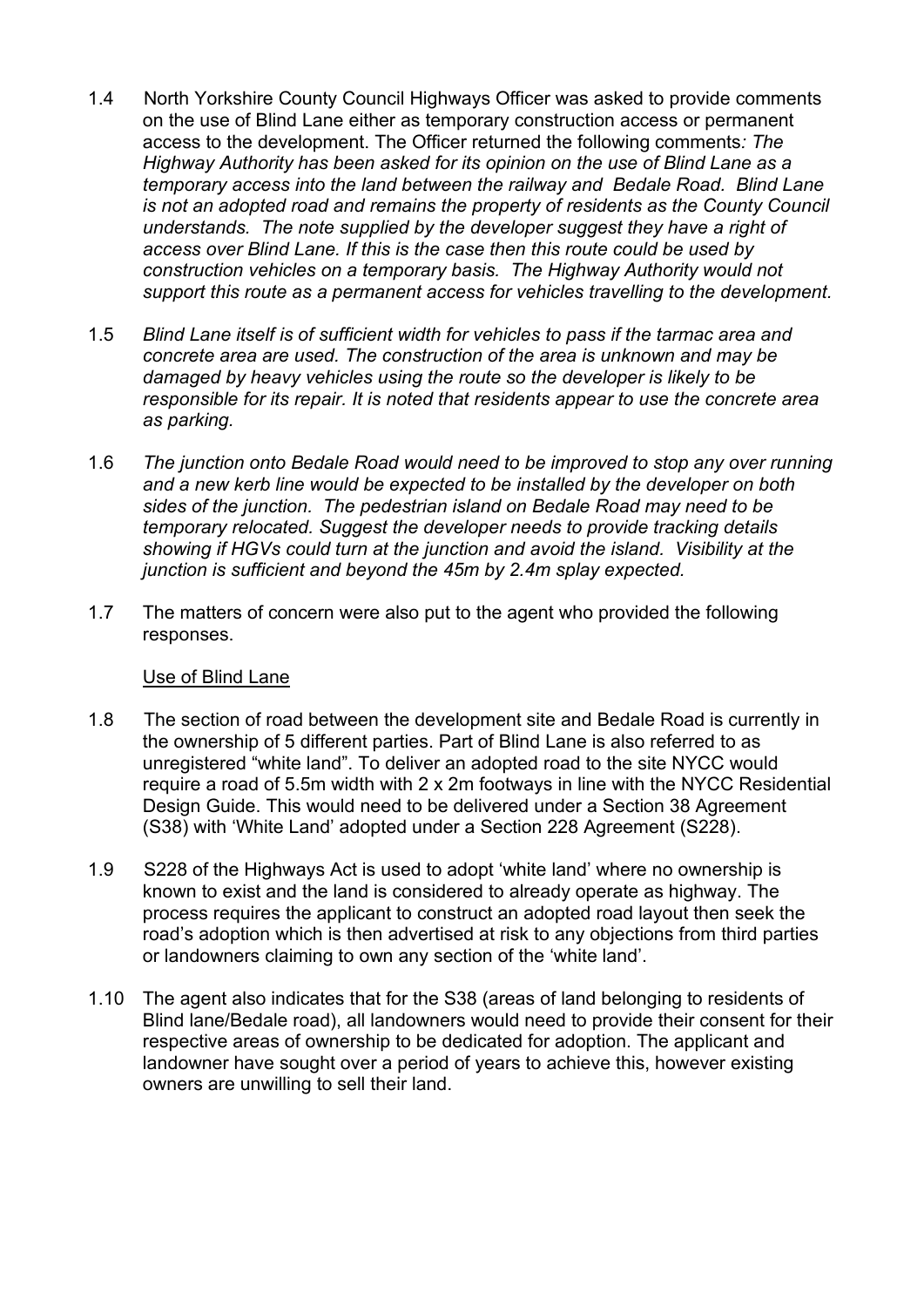- 1.11 Given the position with known land ownership it is considered that the S228 process for the unregistered/unknown ownership land would not help to achieve an adoptable access to the development. On this basis access via Blind lane is not considered deliverable.
- 1.12 The agent also highlights that the Allocation Policy BH2/BH3 indicates that access should be taken through the adjacent development and that the Highways Officer is satisfied that Bluebell Way has appropriate capacity to accommodate the development and has been built to an adoptable standard.
- 1.13 With regard to the use of Blind Lane for construction vehicles the agent indicates that the applicant has suitable access rights over Blind Lane for this purpose and that this is the preferred option for construction vehicles. It should be noted that a Construction Management Plan covering the routing of construction vehicles forms part of the conditions recommended by the Highways Officer (condition 10).
- 1.14 With regard to the nursing home site the agent indicates that this development generates a minor number of traffic movements to / from the site which would be of a negligible impact on Blind Lane. On this basis NYCC Highways as the Local Highway Authority have accepted that Blind Lane need not be adopted to enable access to / from the nursing home as the existing provision is adequate.

## Adoption of Bluebell Way

1.15 The adjacent site is bound by a Section 38 Legal Agreement with NYCC as the Local highways Authority which requires Linden Homes to deliver suitably adopted roads / footways / street lighting / drainage etc. The LHA has a bond in place for the complete value of the S38 works which can be drawn upon to complete any outstanding works or the adoption process should they wish to do so if Linden delay or do not complete this process in a timely manner. There is therefore no risk that Bluebell Way and the wider existing residential estate would not be adopted in the near future.

# Traffic Modelling of Bluebell Way

- 1.16 With regard to traffic modelling the agent has provided the following commentary: The Transport Assessment (TA) has assessed the scheme in line with NYCC Highways and planners requirements to an agreed scope. This ensures robust capacity assessments have been undertaken covering both traffic growth to a future year and committed developments in all junction capacity assessments. This includes growth of baseline traffic to a 2025 assessment year based on local traffic growth rates (Tempro) and inclusion of the two consented Taylor Wimpey applications north of Bedale (Refs 15/01240/OUT and 20/00497/FUL). The development is then modelled in the future baseline (2025) + Committed Development + Proposed Development to ensure the robustness of the assessment upon each of the junctions assessed in the TA, each of which are considered by NYCC Highways to have ample capacity. The development would result in approximately a single additional vehicle on the Local Highway Network per minute in the worst network peak hour (PM Peak) of the day.
- 1.17 The TA does not undertake any assessment of any further land to the east as this is not within the ownership of the applicant and does not form part of this standalone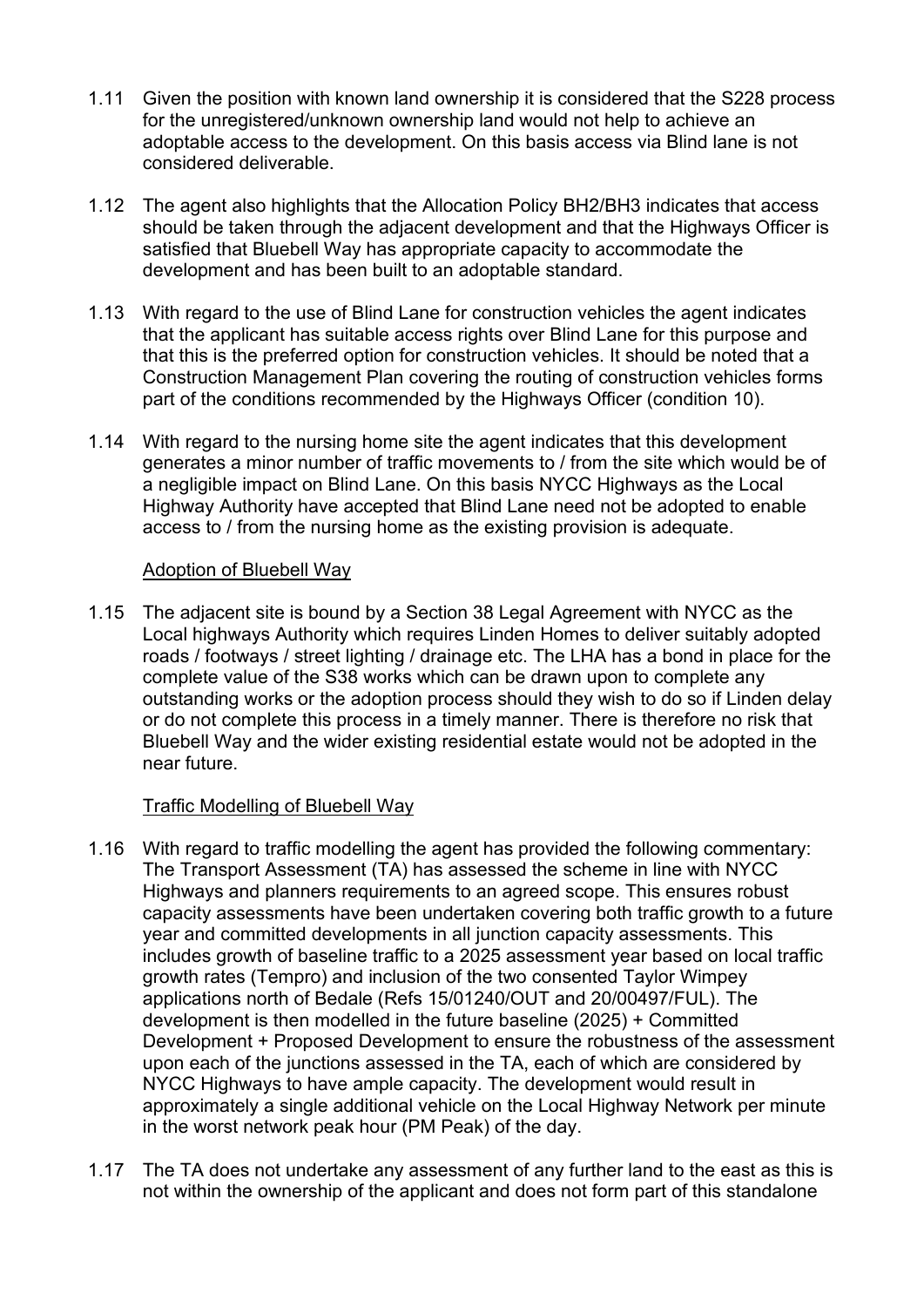planning application. However, any potential future application for development on land to the east would have to take into account the traffic of this scheme (should the Council be minded to approve it) as a planning commitment. It should be noted that the LDF policy allocation for the application site requires a potential access to be provided to land to the east to be retained. The proposals are capable of facilitating this.

1.18 A further minor query was raised relating to the proposed community hall and any highway impact that may result from use. Such uses occur outside of highway network peaks and are spread during off-peak hours resulting in a negligible impact on highways capacity. In addition, by virtue of its use as a community amenity, it is considered that a high proportion of users would be accessing the site by non-car modes and as such would be imperceptible in terms of traffic movements.

## Deliverability of affordable housing

- 1.19 At the October Committee meeting the deliverability of 30% affordable housing was queried. This follows on from viability issues at the nearby site at Wilbert Farm where asbestos removal substantially increased the abnormal costs of development triggering a reduction in affordable housing provision.
- 1.20 In this case the applicant is not the developer. During the life of the application a developer has been identified and an agreement entered into based on the principle of 30% affordable housing.
- 1.21 This permission will be based on the assumption of 30% affordable housing (which will be delivered through a S106 agreement) and any change to this would need to be assessed on its merits at the time. The Council's affordable housing policy is a target and is subject to viability. Given that this site is allocated for housing development, additional supporting weight from the provision of affordable housing is not required to support the principle of development and as such it is considered unnecessary for a viability appraisal to be submitted with this policy compliant submission.

### **2.0 Site, context and proposal**

- 2.1 The application site is located on the south east side of Aiskew south of the A684 and north of the Wensleydale Railway. The site features a number of agricultural and commercial buildings previously used as a piggery and hatchery respectively. The applicant indicates that part of the hatchery site is occupied by a tenant for storage and food processing and the piggery which has been vacant for a number of years is now semi-derelict and overgrown.
- 2.2 The site is split in two by a mature leylandii hedge/tree line with the piggery buildings to the north and the hatchery to the south. An area of open space lies to the south. Existing access can be gained firstly from Blind Lane via an unadopted road, secondly via a shared track between 54 and 56 Bedale Road and thirdly from the south over the Wensleydale line. A public right of way runs along the western boundary of the site linking Bedale Rd to Love Lane through Blind Lane.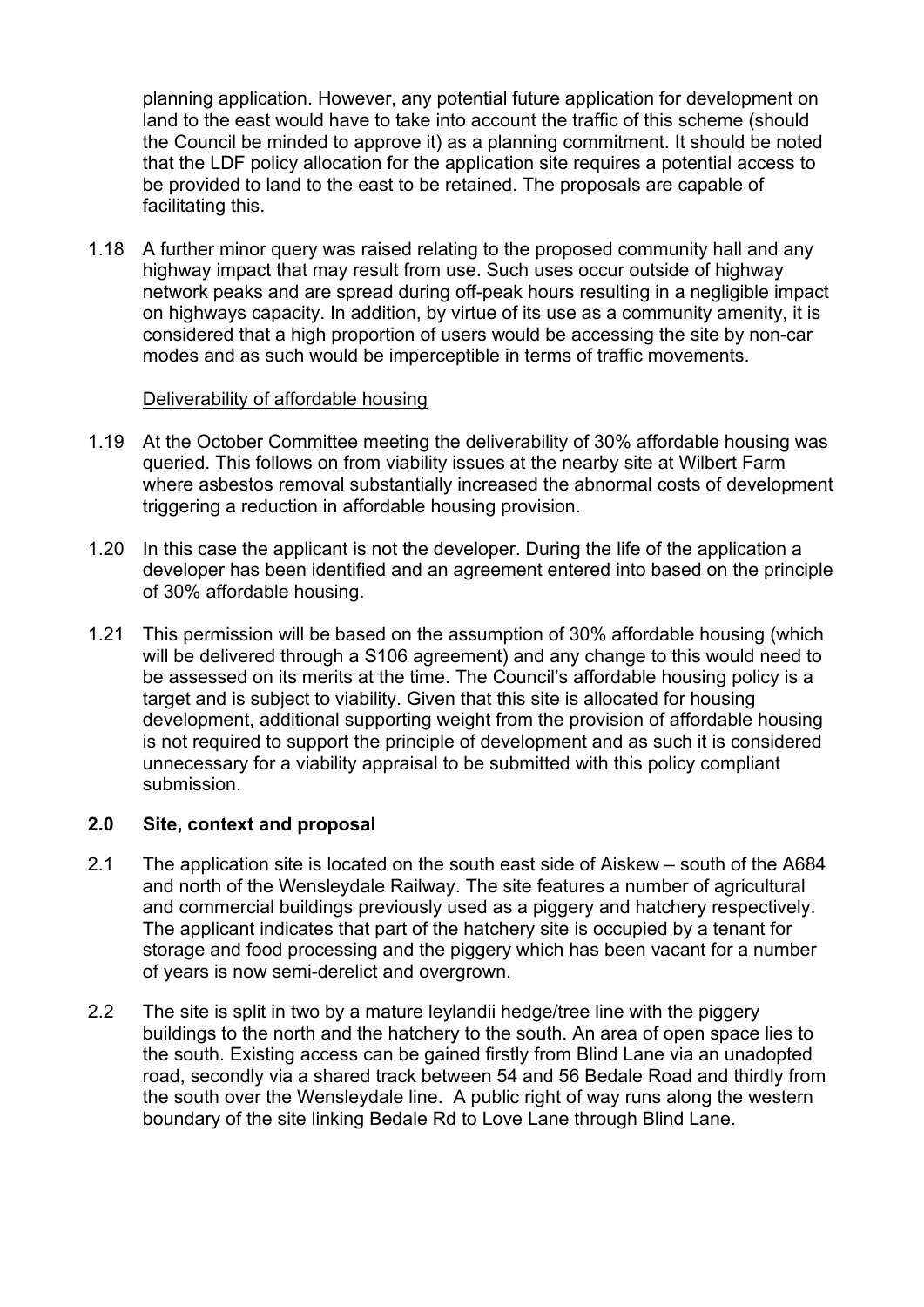2.3 The application site forms part of allocations BH2 and BH3 as follows: *BH2 Pig Farm Aiskew (1.1ha), BH3 South East of Aiskew (5.8ha) These linked sites are allocated for housing development, subject to:* 

*i. development of Site BH2 being delivered in Phase 1 (up to 2016), at a density of approximately 35 dwellings per hectare, resulting in a capacity of around 38 dwellings (of which a target of 40% should be affordable);* 

*ii. development of Site BH3 being delivered in Phase 1 (up to 2016) and Phase 2 (2016-21), at a density of approximately 35 dwellings per hectare, resulting in a capacity of around 203 dwellings (of which a target of 40% should be affordable);* 

*iii. types and tenure of housing developed meeting the latest evidence on local needs;* 

*iv. suitable and satisfactory access being gained to the sites from the A684 and an appropriate design and loop layout of the development being achieved;* 

*v. potential access from this site to Site BM2 adjacent being retained as part of the design and layout of any development of Sites BH2/BH3;* 

*vi. contributions from the developer towards providing public open space, enhancement of footpath and cycleway links including the public right of way which crosses this site and along the Wensleydale Railway route, including improvements to Bedale Bridge and any sewerage and sewage disposal infrastructure improvements required to accommodate new development in the area; and* 

*vii. contributions from the developer towards the provision of additional school places and local health care facilities as necessary.*

- 2.4 To the east is an area of open space which forms part of the allocation. To the north, west and south west of the site is residential development. To the south is the Wensleydale Railway line with open countryside beyond. The site appears generally flat with the topographical survey indicating a gentle slope from north west to south east.
- 2.5 The application is in outline for residential development up to 88 units. The only matter for approval at this stage is access. The remaining matters, i.e. appearance, landscaping, layout and scale would be for a later application if this is approved.
- 2.6 It is proposed that the main access be taken from the west through the neighbouring development via Bluebell Way. Emergency and further pedestrian access is to be taken from Blind Lane.

### **3.0 Relevant planning and enforcement history**

- 3.1 81/0144/FUL Extension to Existing Chicken Hatchery Granted
- 3.2 87/0188/FUL Alterations to Two Existing Bungalows Granted
- 3.3 00/50017/P Change of use of existing disused chicken hatchery to the manufacture and packing of organic and traditional food and drink - Granted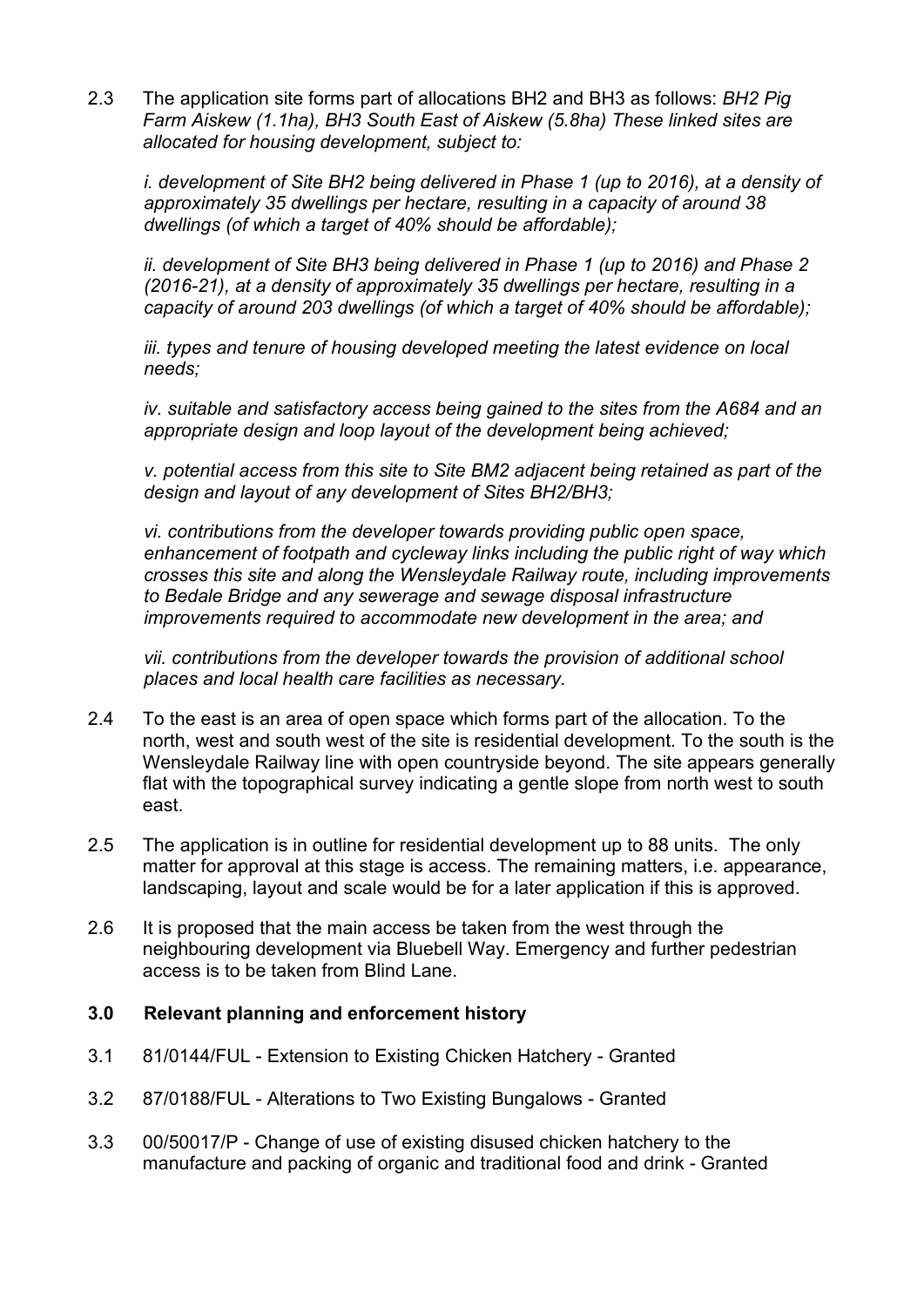3.4 04/00072/FUL - Construction of a timber store and amendment to Condition 03 of planning consent 2/00/004/0092F – Granted

Adiacent sites:

- 3.5 Land To The South Of 28 Bedale Road 14/01228/FUL Construction of 41 no. dwellings, provision of access and associated landscaping – Granted
- 3.6 Land To Rear Of 28 34 Bedale Road 11/02543/FUL Construction of 59 dwellings and associated roads, sewers and landscaping -

# **4.0 Relevant planning policies**

- 4.1 The relevant policies of the Hambleton Local Plan are as follows::
	- S 1: Sustainable Development Principles
	- S 2: Strategic Priorities and Requirements
	- S 3: Spatial Distribution
	- HG 2: Delivering the Right Types of Homes
	- HG 3: Affordable Housing Requirements
	- E 1 : Design
	- E 2 : Amenity
	- E 3 : The Natural Environment
	- E 4 : Green Infrastructure
	- E 7 : Hambleton's Landscapes
	- lC 1 : Infrastructure Delivery
	- IC 2 : Transport and Accessibility
	- IC 3: Open Space, Sport and Recreation
	- RM 1 : Water Quality and Supply
	- RM 2 : Flood Risk
	- RM 3 : Surface Water and Drainage Management
	- RM 4 : Air Quality

RM 5 : Ground Contamination and Groundwater Pollution

Housing SPD (Consultation Draft)

National Planning Policy Framework (NPPF), July 2021

Planning Practice Guidance (PPG)

# **5.0 Consultations**

- 5.1 Parish Council
	- Aiskew and Leeming Bar nearing size of Bedale with little or no facilities. CIL money will have to help support facilities development.
	- Wensleydale Railway concerned about extra use of level crossing by pedestrians, so ask that the developer put in a proper pedestrian crossing with kissing gates.
	- Wensleydale Railway also concerned about run off flooding their line.
	- Gates at level crossing should remain closed, but don't, so how will the developer confirm that the bollards are put back.
	- Lane doesn't just support the house, there is also a riding stables down there, how will deliveries get down to the house?
	- The access through Bluebell does not seem the most direct route, why have others been discounted?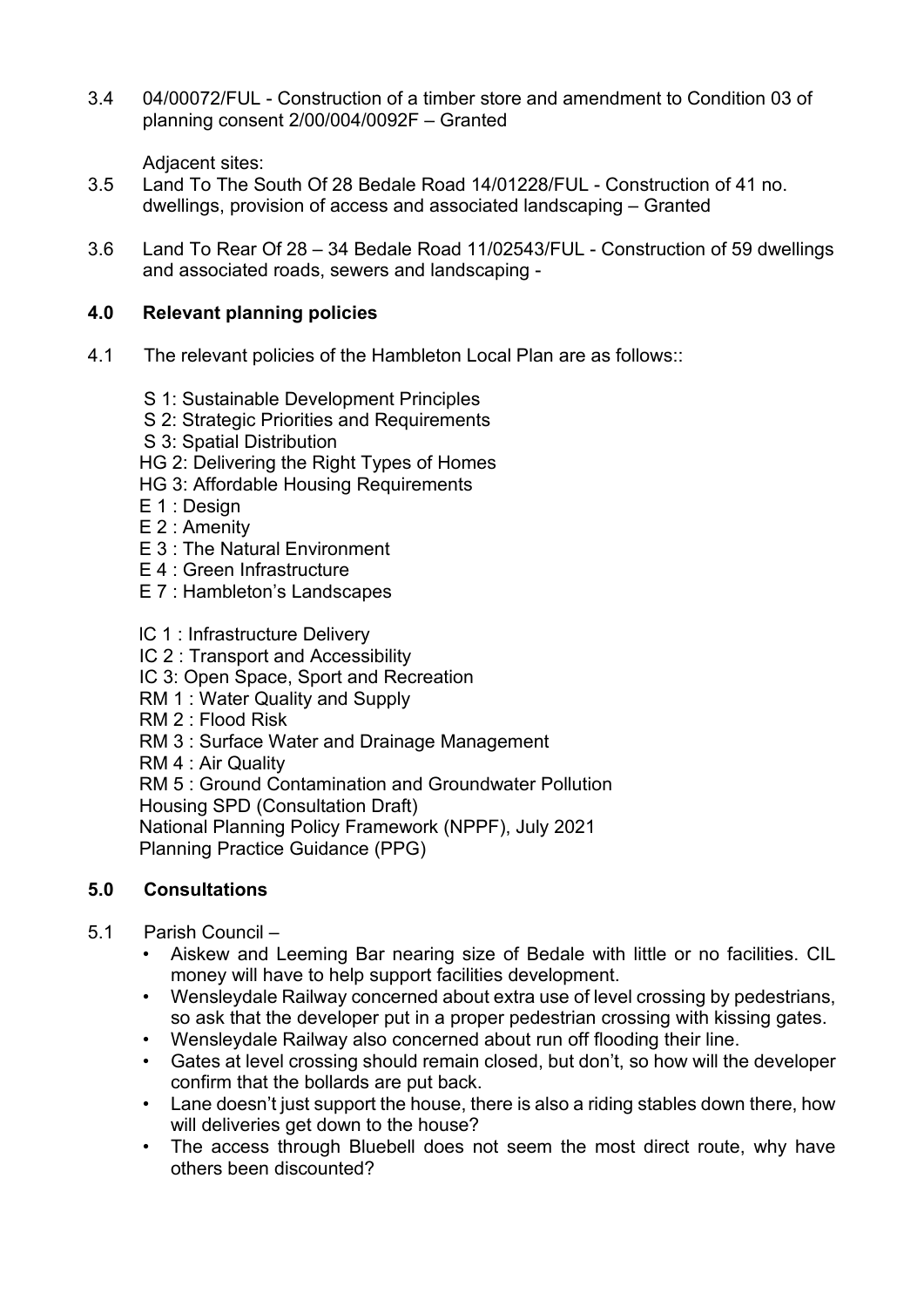- Sycamore and Bluebell already populated and roads quiet / not always wide enough with cars parked on it, as linden only designated off road one space to many houses when we know that many households are two cars.
- Sycamore Ave and Bluebell understood to not yet be adopted? (Residents have confirmed this)
- Who owns Blind Lane?
- If this route into site is the only one, then we would request that a condition is that construction traffic does not use it.
- Can we confirm that the sewer system can take the extra load?
- PC are happy with this land being used for development if the above can be addresses and dealt with.
- 5.2 Highway Authority No Objections subject to conditions
- 5.3 North Yorkshire County Council Footpaths a public right of way runs within or adjacent to the site, provides standing advice
- 5.4 Ramblers Footpath should not be subsumed by development, should be retained as a separate countryside path. Rail crossing may require improvement, long term proposal for a cycle path Bedale-Northallerton.
- 5.5 Lead Local Flood Authority recommends the application is not approved, further info requested 24.09.2021 response from agent that not forthcoming, awaiting final Lead Local Flood Authority comments
- 5.6 Yorkshire Water recommend conditions but also additional information
- 5.7 Natural England No comments
- 5.8 Yorkshire Wildlife Trust Object until the applicant can show that a net gain for biodiversity can be achieved.
- 5.9 Network Rail recommends conditions in relation to drainage, boundary fencing, method statements, soundproofing and landscaping
- 5.10 North Yorkshire Police Designing Out Crime Officer acknowledges that the application is in outline, provides recommendations to be incorporated into the reserved matters application.
- 5.11 MOD Site occupies the statutory aerodrome height, technical, and bird-strike safeguarding zones, this should be considered at reserved matter stage. Advice given on design and points of interest for MOD.
- 5.12 Environmental Health Officer Noise Assessment required at RM stage
- 5.13 Wensleydale Railway No objection subject to improvements to the crossing secured via S106 agreement
- 5.14 NHS North Yorkshire CCG Request healthcare funding contribution (this is covered by CIL)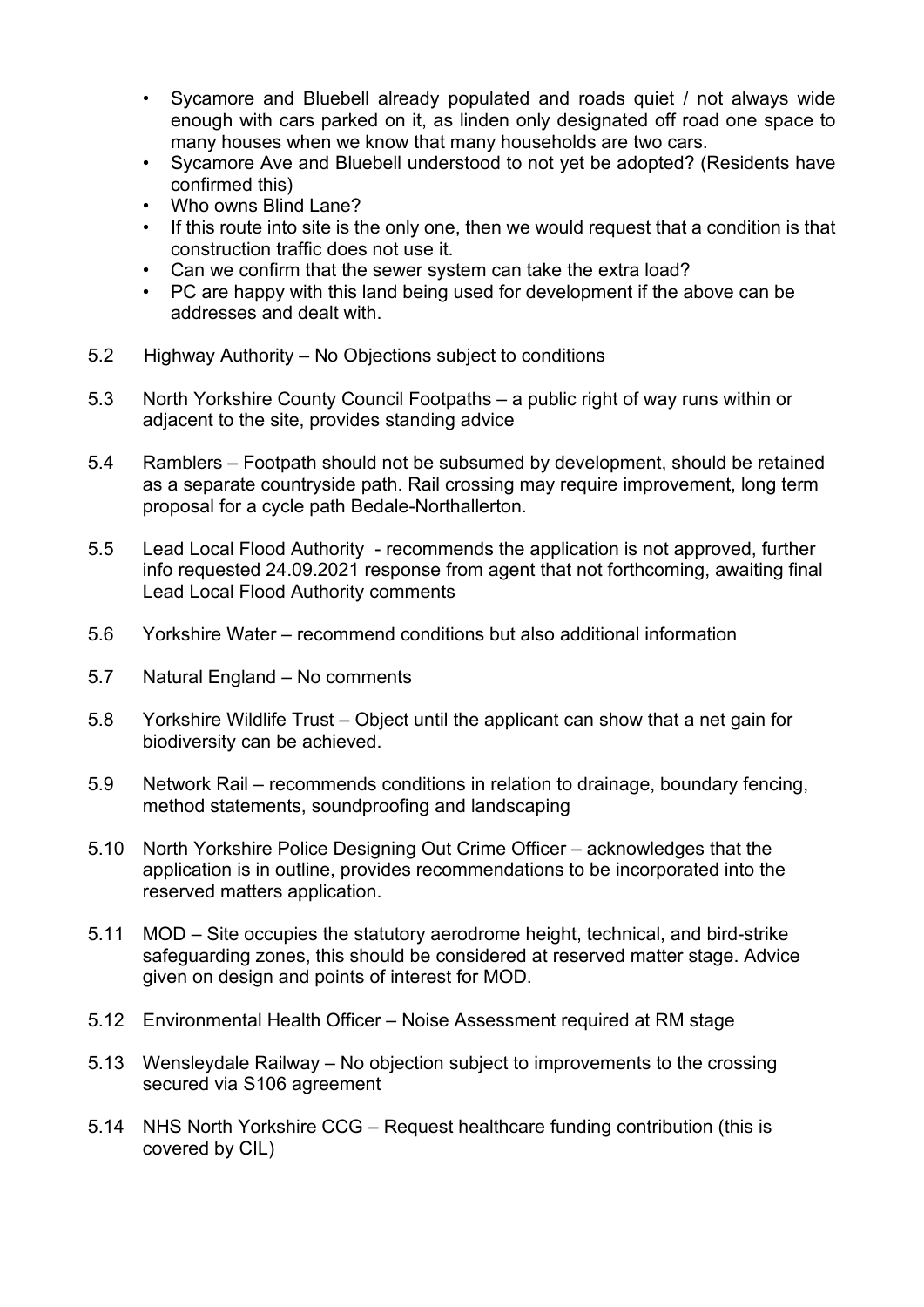- 5.15 Public comments 19 letters of representation were received from 17 member of the public raising the following issues:
	- Increased traffic and highways safety
	- Current access through Bluebell Way is badly designed and not yet adopted
	- Impact on safety of existing residents including children due to changes in nature of the road and its use
	- Wear and tear on Bluebell Way due to increased traffic
	- Blind Lane is preferable to Bluebell Way for access
	- Blind Lane should not be used for access to the development
	- Blind Lane could become a rat run
	- Impact on climate change (development should reduce carbon emissions)
	- Lack of improvement to local services (need for GP and Community Hall, pressure on schools)
	- Does not comply with the strategic objectives in the Core Strategy
	- Impact on biodiversity
	- Large volume of development away from the town centre
	- Impact on residential amenity through noise, pollution, privacy and security
	- Development would tidy up an unsightly site

### **6.0 Analysis**

6.1 The main issues to consider are:

i) principle of development; ii) Access and Highways Safety; iii) Drainage; iv) Affordable housing and Housing Mix; v) Amenity; vi) Open Space and; vii) **Biodiversity** 

### Principle

- 6.2 The starting point for this assessment was through the housing land allocations contained in the Local Development Framework along with the resolution of the Planning Committee to approve a housing scheme on this site. These remain a material consideration in the determination of this application. Under the now superseded LDF, the application site was made up of two separate but adjacent housing site allocations - BH2 and BH3. Neither of these two LDF allocations were carried forwarded as allocated sites within the adopted Local Plan.
- 6.3 Policy S3 (Spatial Distribution) includes a settlement hierarchy to inform the distribution of development and locate development in locations that have good access to a range of services and facilities. Bedale with Aiskew is defined as 'Market Town' within the settlement hierarchy, and along with the other four defined Market Towns will (as stated within S3) be the focus of growth within the District due to their size and concentration of services and facilities. However, the Local Plan is clear that the housing delivery of 315 homes per year will be met through the delivery of housing on the allocated sites within the Local Plan. These site allocations are specified within HG1 (Housing Delivery) and are located within the five Market Towns and a small number of the defined Service and Secondary Villages in the settlement hierarchy of S3. As mentioned above, the application site is not wholly or partly within a site allocation in the Local Plan and therefore housing development on this site is not supported by the strategic or housing-related policies of the Local Plan.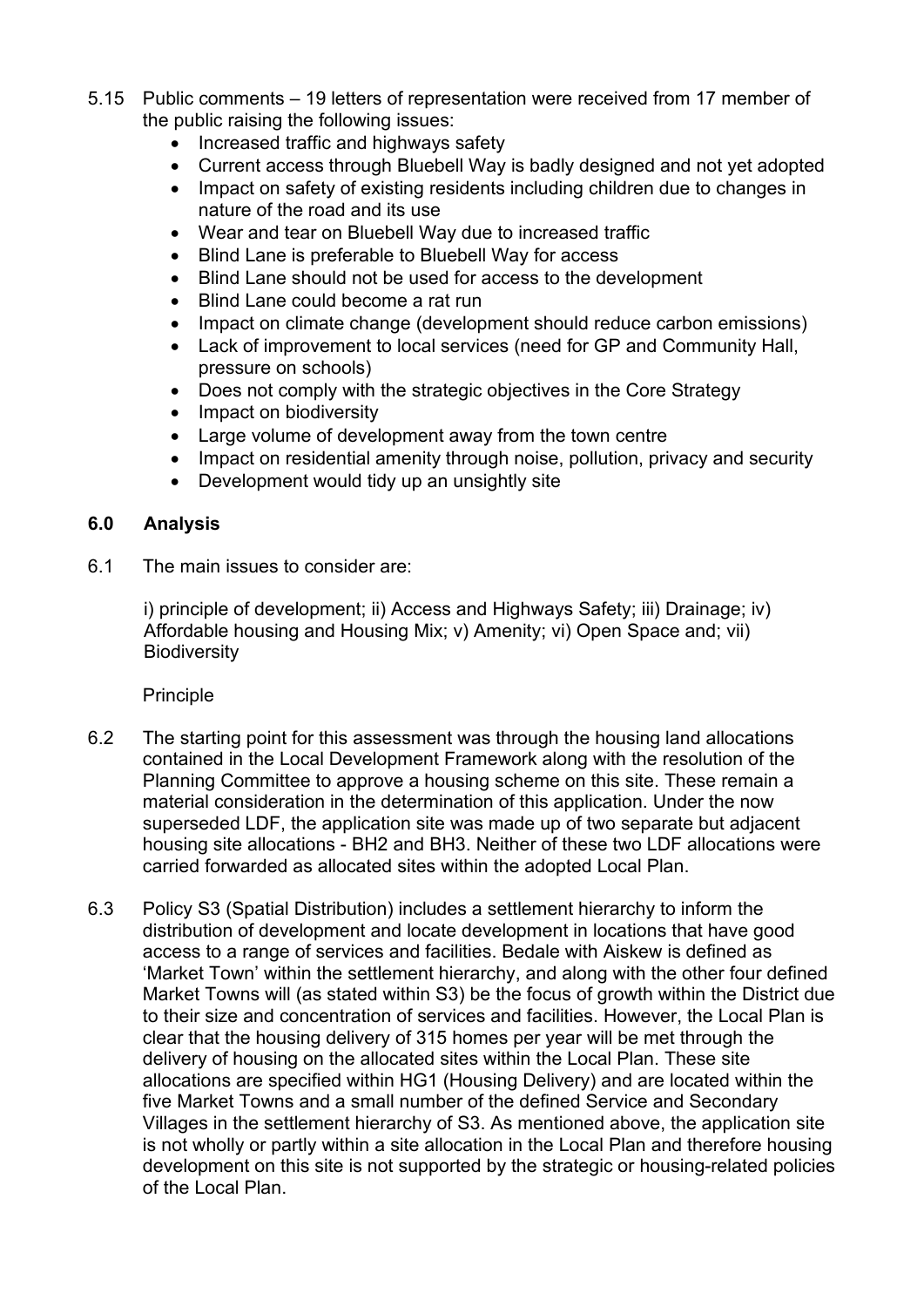- 6.4 It should also be noted that policies HG4 and HG5 of the Local Plan do support 'exception' and 'windfall' housing developments on non-allocated sites in specific circumstances. However, the proposed scheme as submitted and the location of the application site are such that the proposed development would fail to meet all of the relevant criteria to be supported as exception or windfall housing in respect of policies HG4 (Housing Exceptions) and HG5 (Windfall Housing Development).
- 6.5 Planning legislation is clear that to the extent that development plan policies are material to a planning application, the determination of the application must be taken in accordance with the development plan, unless there are material considerations that indicate otherwise. While the proposed development is not supported by the strategic and housing policies of the recently adopted Local Plan, an important material consideration has to be the extremely advanced stage of the application, otherwise in accordance with the former LDF at the point of the adoption of the new Local Plan.
- 6.6 It is worth recalling that the Planning Committee resolved to conditionally approve the current application at the November 2021 meeting, subject to the completion of a Section 106 agreement to secure the affordable housing and management and maintenance of the public open space. It was only due to difficulties in being able to have the Section 106 agreement signed by all of the interested parties before the adoption of the Local Plan on  $22<sup>nd</sup>$  February that has prevented the planning permission from being issued in accordance with the Committee's resolution. It is understood that the S106 is now ready to be signed. No alterations or amendments have been made to the application since its consideration by the Planning Committee in November. To apply the requirements of the new strategic and housing-related policies of the Local Plan in the absence of weight given to the LDF and former Committee resolution would likely result in a recommendation of refusal of a development that the Planning Committee has already resolved to approve, albeit under the policies and allocations of the now superseded LDF (with only limited weight given at that time to the policies of the then emerging Local Plan).
- 6.7 To determine the application in accordance with the strategic and housing-related policies of the Local Plan would result in an otherwise sustainable and acceptable housing development being refused, and one which already benefits from a Committee resolution to approve. This would not be in the spirit of paragraph 38 of the NPPF which expects LPAs to approach planning decisions in a positive and creative way, and which states that decision-makers should seek to approve applications for sustainable development where possible.
- 6.8 In conclusion, it is therefore recommended that Members give significant weight to the advanced stage of the application and to the previous Committee resolution to approve planning permission for this proposed scheme as important material considerations in the overall planning balance when considering the application within the context of the newly adopted Local Plan.

### Access and Highways Safety

6.9 IC 2 (Transport and Accessibility) of the Local Plan indicates that a proposal will be supported where it is demonstrated that the development can be satisfactorily accommodated within the network, can be well integrated with footpath, cycling and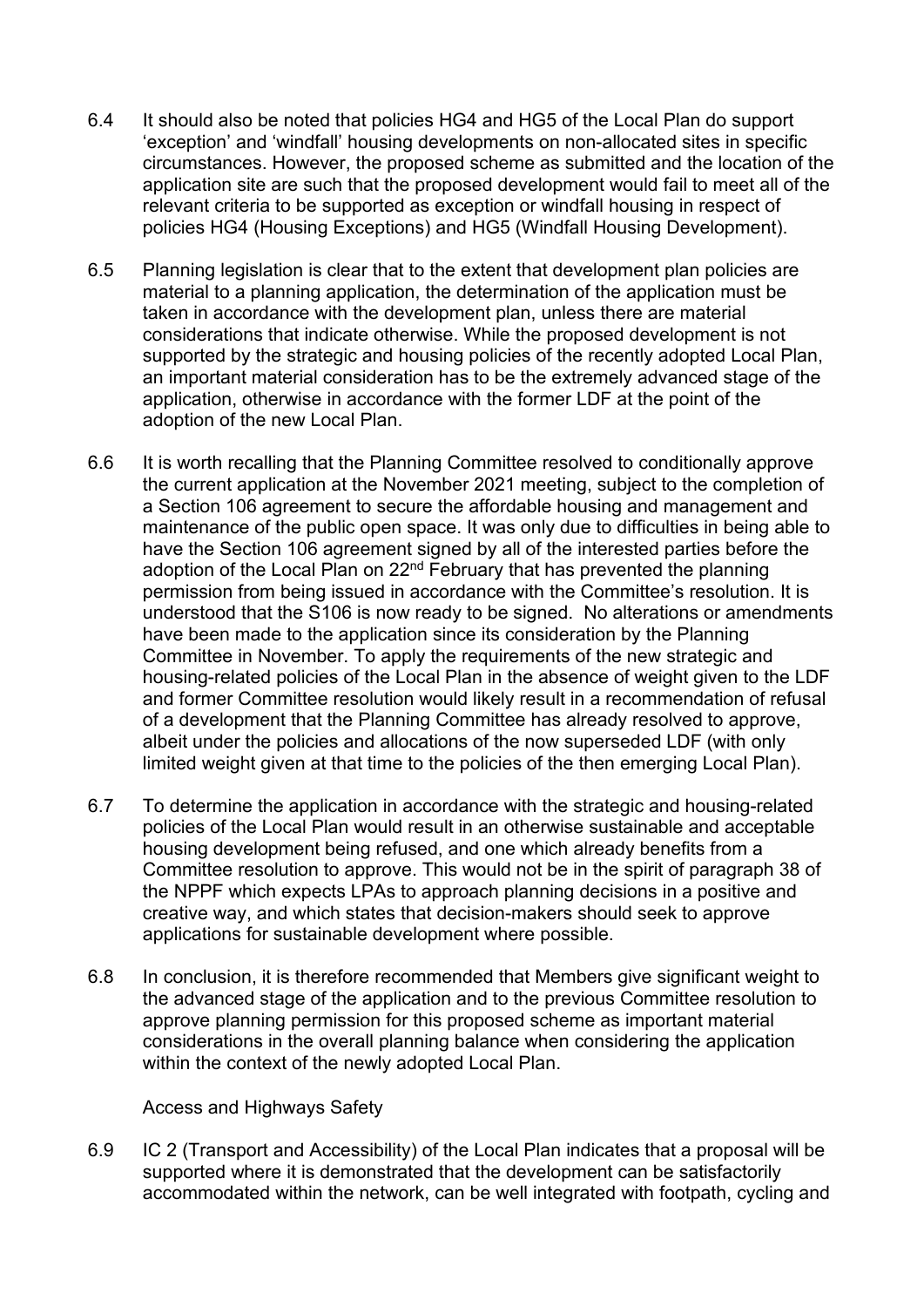public transport networks, provides proportionate contributions towards improvements where necessary, maximises opportunities for walking, cycling and public transport, provides safe access for both users and emergency vehicles and adequate parking.

- 6.10 The access arrangements for the proposals have been based on the allocation policy of the now superseded LDF which indicated that access to the development should be taken from the adjacent development via Bluebell Way. Ownership issues and proximity to the mini roundabout at Sandhill Lane have resulted in Blind Lane being discounted as the preferred main access point.
- 6.11 Blind Lane is a private road providing access to two properties located on the south eastern side of the Wensleydale Heritage Railway Line. The applicant has agreement with the owners of Blind Lane that the private road be retained across the extended Bluebell Way, affording access only to those two properties. During the life of the application the method of controlling the access to blind Lane has been altered. Originally gates and fixed kerbing (preventing any turning) were proposed. This was then altered to two sets of drop-down bollards and fixed kerbing to the north and south of the Bluebell Way extension.
- 6.12 The final proposal is a single set of manually operated drop-down bollards and fixed kerbing on the northern section of blind lane only. Access can therefore be gained from the southern part of Blind Lane through to Bedale Road via Bluebell Way and vice versa. This allows for unexpected visitors, post and deliveries etc to these properties whilst retaining the right of access over Blind Lane but discouraging its general use by residents of the new development. It is anticipated that the northern section of Blind Lane will be accessed through the bollards by keyholders for example for movement of larger agricultural vehicles.
- 6.13 A Public Right of Way runs along the south western boundary of the application site, linking Bedale Road to Love Lane. The existing alignment of the Public Right of Way will be retained and a new pedestrian link will be gained from Bluebell Way.
- 6.14 North Yorkshire County Council Officers were consulted and returned the following final commentary: The proposal to develop land to east of Blind Lane takes advantage of the possible link from the Linden Homes development to the west of Blind Lane. The applicant wishes to extend Blue Bell Way into the proposed site. The highway authority does not object to this proposal as it has been shown by the developer that the existing road network has spare capacity to extend the residential development into the adjoining land. The junctions at Blue Bell Way/ Sycamore Ave and Bedale Road/Sycamore Ave have visibility splays which meet the requirements set in Manual for Streets design standards of at least 2.4m by 43m in both directions. The developer has shown that large vehicles can enter and leave the site along Sycamore Ave and Blue Bell Way in the construction phase although the contractor will have to take control of any delivery to ensure access is possible.
- 6.15 The Highways Officer has recommended a number of conditions relating to detailed layout and plans, verge crossing specifications, visibility splays, parking, removal of permitted development rights, travel plan delivery, and a construction management plan. Overall, and subject to these aforementioned conditions, it is considered that the proposed development would comply with the requirements of Policy IC 2 of the Local Plan.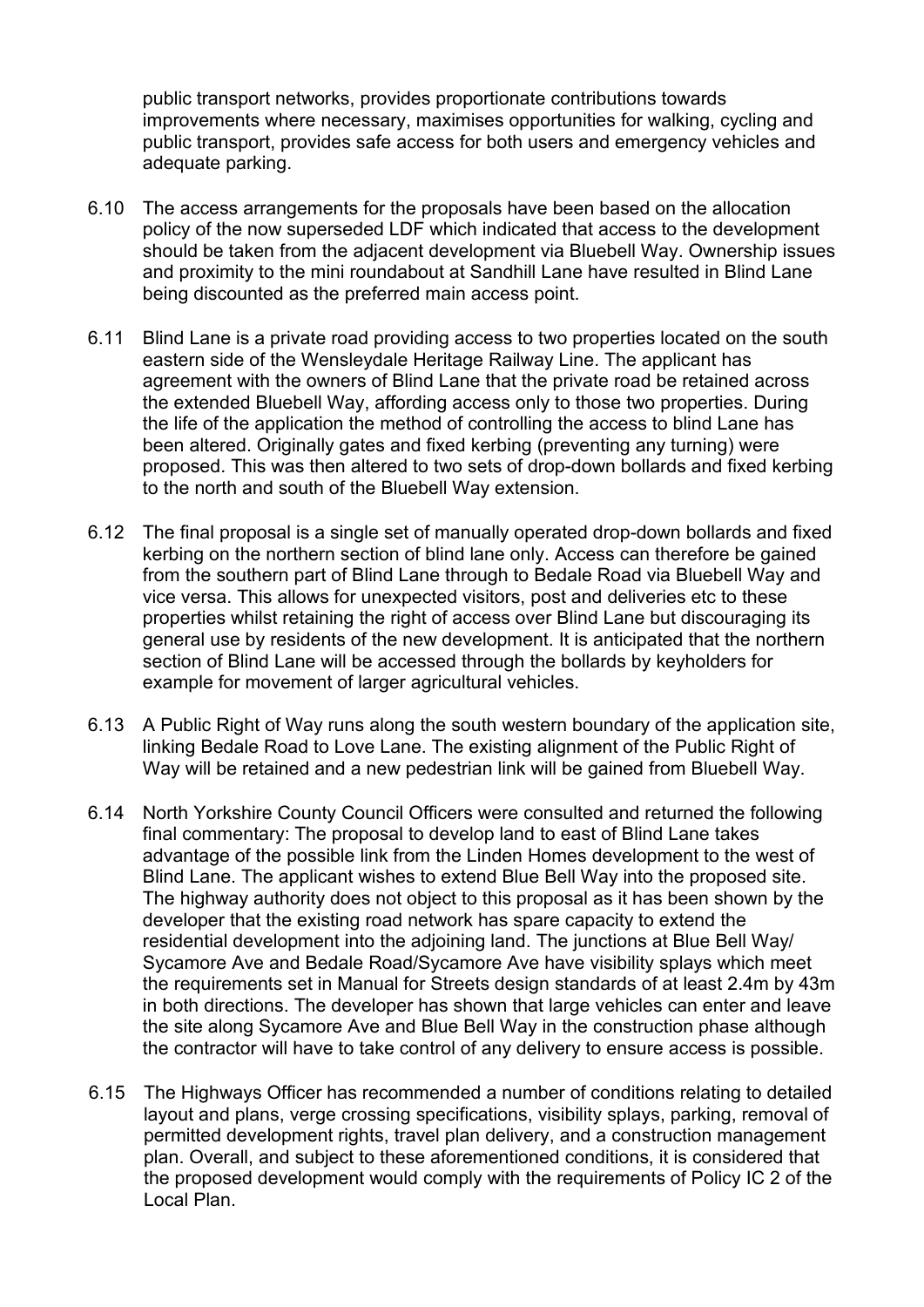Drainage

- 6.16 Policy RM 3 (Surface Water and Drainage Management) of the Local Plan relates to surface water and drainage management. Of relevance to this case is the requirement that SuDS be incorporated in the drainage design.
- 6.17 Paragraph 167 of the National Planning Policy Framework states that: When determining any planning applications, local planning authorities should ensure that flood risk is not increased elsewhere. Where appropriate, applications should be supported by a site-specific flood-risk assessment.
- 6.18 Paragraph 169 states: Major developments should incorporate sustainable drainage systems unless there is clear evidence that this would be inappropriate. The systems used should: a) take account of advice from the lead local flood authority; b) have appropriate proposed minimum operational standards; c) have maintenance arrangements in place to ensure an acceptable standard of operation for the lifetime of the development; and d) where possible, provide multifunctional benefits.
- 6.19 Paragraph 80 of Planning Practice Guidance indicates that generally, the aim should be to discharge surface run off as high up the following hierarchy of drainage options as reasonably practicable:
	- into the ground (infiltration);
	- to a surface water body;
	- to a surface water sewer, highway drain, or another drainage system;
	- to a combined sewer.

Particular types of sustainable drainage systems may not be practicable in all locations.

- 6.20 The Geo-environmental report submitted with the application indicates that the site is unsuitable for infiltration/soakaway drainage due to ground conditions. The Flood Risk Assessment submitted with the application indicates that in order to connect to Bedale Beck, the nearest waterbody, the drainage system would need to cross a considerable amount of third party land and has therefore been deemed unfeasible.
- 6.21 Survey of the site has identified an existing surface water drainage system. This system connects to an offsite system to the east. Whilst it has not been confirmed where the ultimate discharge point is the applicant has argued that the existence of the system, which has drained the site so far, is sufficient to show that the site could be adequately drained. In addition, there is also an option to connect to existing systems at Badger Hill Drive and Elm Tree Lane (subject to agreement).
- 6.22 The Lead Local Flood Authority were consulted and have agreed that the information submitted is sufficient for this stage of the development and that the remaining information can be secured by conditions. Conditions are recommended relating to detailed design, run off rates, storage, maintenance, outfall destination/impact on network and exceedance flow routes. Subject to the aforementioned conditions, the proposed development would be in accordance with the requirements of Policy RM 3 of the Local Plan.

Housing Mix (Types, Sizes and Tenures) Affordable Housing and National Space **Standards**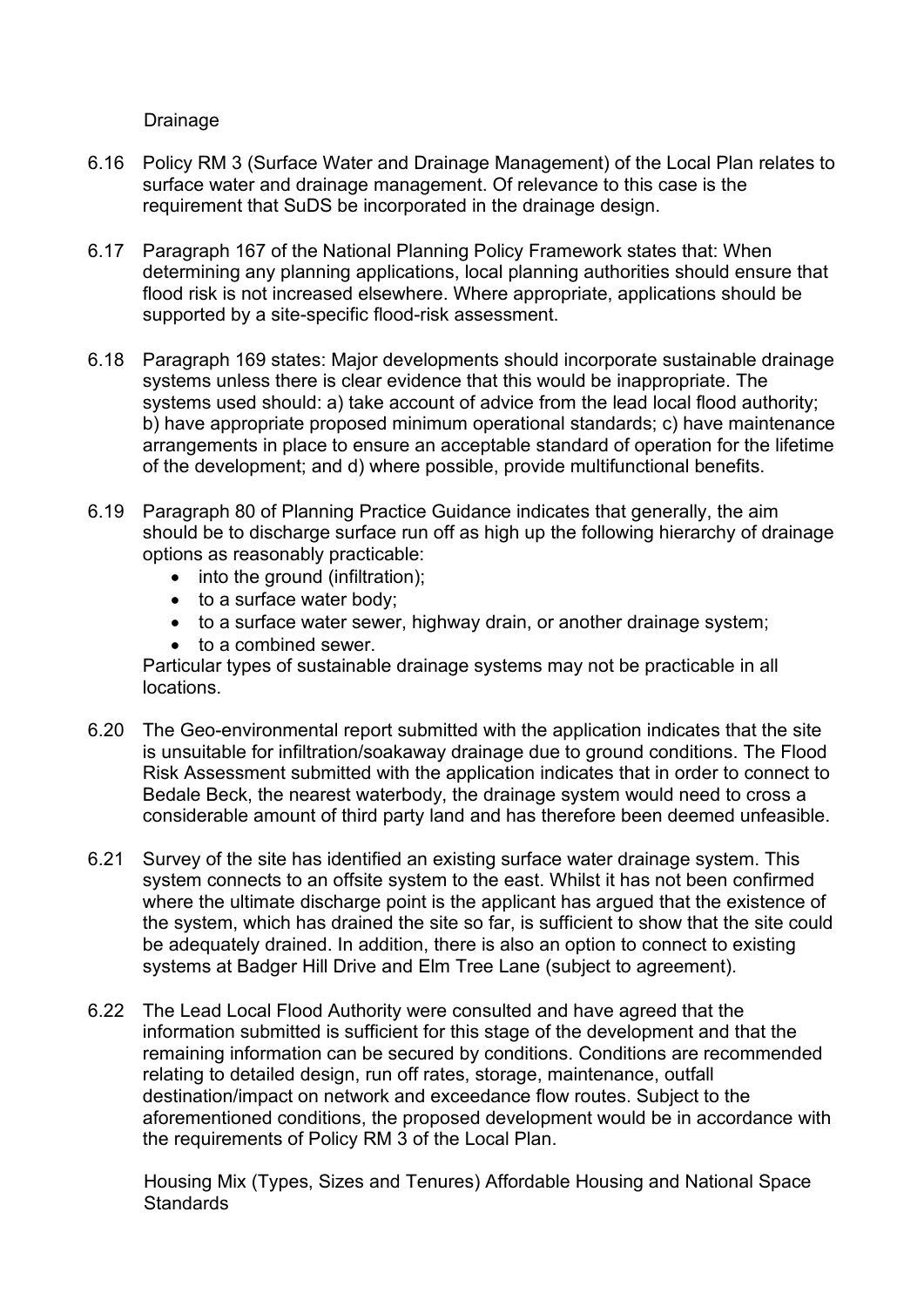- 6.23 Policy HG3 (Affordable Housing Requirements) and the Council's Housing SPD (consultation draft) requires that the affordable homes are pepper-potted throughout the site. As the application is in outline with access only considered this will be dealt with at Reserved Matters stage. There is a requirement in Policy HG2 (criteria g) for all homes to mee the National described Space Standards (NDSS) Although no details have bene provided with this application to suggest that the national space standards would be met, this is not unexpected given that the application is at outline stage. It is recommended that a condition is imposed which requires the detailed design of the dwellings to meet the NDSS.
- 6.24 Through discussions with Registered Providers operating in the area the Councils Housing Officer has indicated that the offer should include good size two bedroom bungalows, 4 or 8 one bed quarter houses,  $3 - 4$  four bed houses and a mix of two and three bed houses. This is in general accordance with the requirements of Policy HG2 (Delivering the Right Type of Homes of the Local Plan. Following discussions between the Case Officer, the Council's Housing Officers and the agent, a tenure split of the affordable units has been provisionally agreed of 70% social rent and 30% intermediate tenure (which will be secured through a Section 106 agreement) unless evidence can be provided for an alternative split. This in turn should be supported in writing by the Registered Provider to whom the homes will be transferred.
- 6.25 The supporting statement indicates that affordable housing can be provided on site subject to viability. The agent has indicated that 30% is proposed in line with the requirement of Policy HG3 (Affordable housing Requirements) of the Local Plan. This (along with a tenure mix mentioned above) will be subject of a Section 106 agreement should it be resolved to approve planning permission.

### Amenity

- 6.26 Policy E2 (Amenity) of the Local Plan states that all proposals will be expected to provide and maintain a high standard of amenity for all users and occupiers, including both future occupants and users of the proposed development as well as existing occupants and users of neighbouring land and buildings, in particular those in residential use.
- 6.27 The justification for the allocation at this site indicates that "these sites are proposed for development because the redevelopment of the pig farm and hatchery for housing will improve the residential amenity of the area and minimise the need to develop more open greenfield sites".
- 6.28 An indicative plan has been submitted with the application showing how the proposed dwellings could be accommodated within the site. Given the density outlined above at 32 dwellings per hectare, it is considered that the dwellings could be sited within the site in a manner which would provide a suitable level of amenity to future occupiers.
- 6.29 The Councils Environmental Health Officer was consulted and they have recommended that a noise assessment be submitted with any Reserved Matters application. The assessment should detail how the proposed properties will be protected from the impact of noise from the railway line. The Environmental Health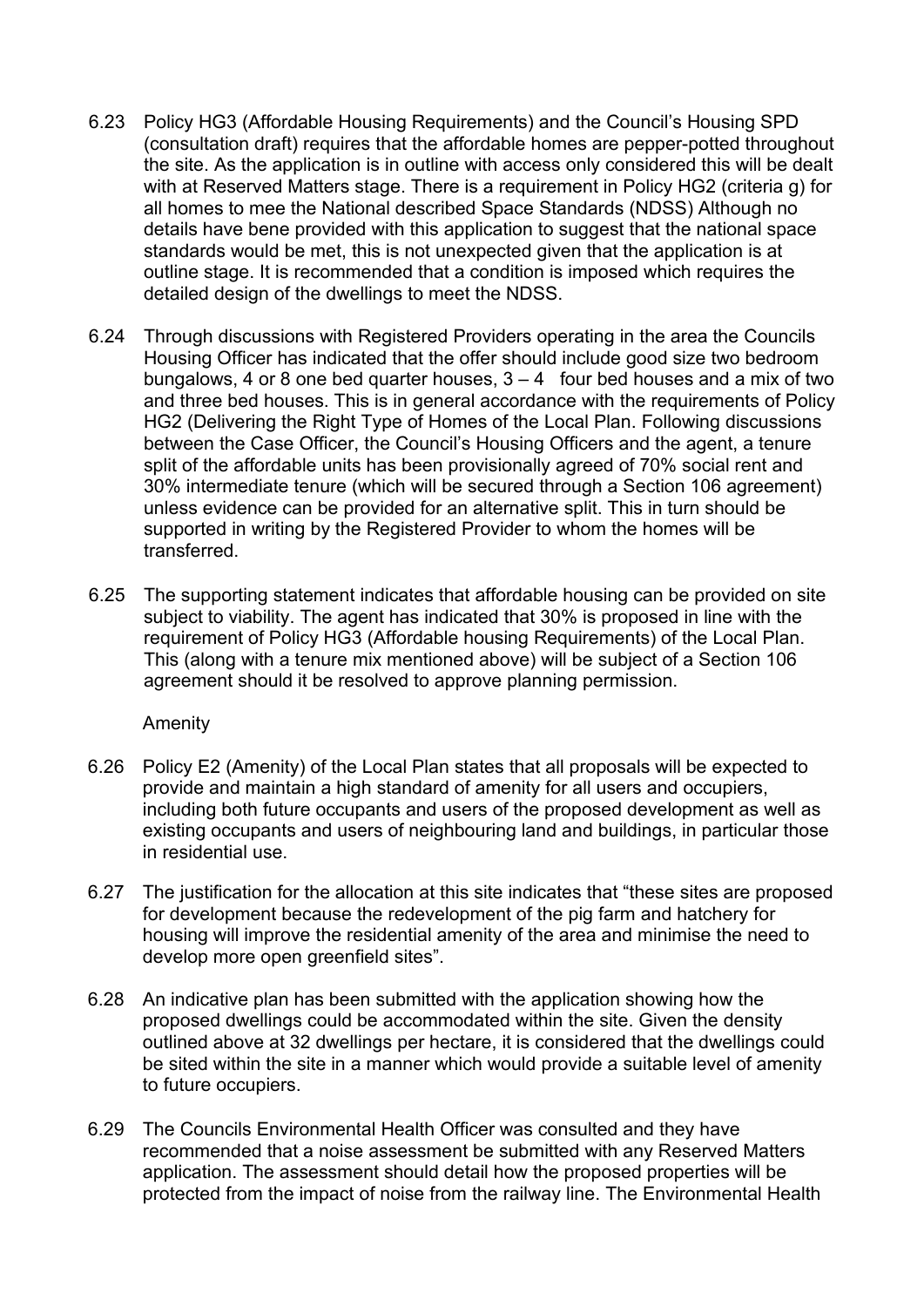Officer considered that given the proximity of nearby residential development to the railway line it would be unreasonable at this stage to require this work to be done at outline stage. Overall, the proposals are considered to comply with the requirements of Policy E2 of the Local Plan.

Open Space

- 6.30 Appendix E of the Local Plan indicates that amenity greenspace, a play area and facilities for young people are required on site.
- 6.31 A financial contribution towards improvement of existing provision may be considered appropriate where existing provision lies within the walking distance guideline of the development and providing the quantity standard is achieved.
- 6.32 Approximately 200m to the north is the Cherry Grove/Kingfisher Drive recreation grounds. This includes open green areas, playing fields and various play equipment. As the development site is separated from these facilities by Bedale Road it is considered acceptable that on site provision be made for a LEAP. Given the proximity to the existing recreation grounds a contribution towards the maintenance of this area may be acceptable to address the requirements for amenity space and facilities for young people generated by the development. In this case as the application is in outline and the layout has not been designed a condition is recommended requiring the submission of a scheme for the provision of open space.

Biodiversity and Green Infrastructure

- 6.33 In accordance with paragraph 180 of the NPPF, Policy E3 (The Natural Environment) of the Hambleton Local Plan expects all development to demonstrate the delivery of a net gain for biodiversity, with paragraph 6.46 of the supporting text stating that the latest DEFRA guidance and relevant metric tool should be used to demonstrate compliance with the policy. Policy E3 also states that harm to biodiversity should be avoided, but where unavoidable, should be appropriately mitigated. The application site is within an area designated in the Proposals Map of the Hambleton Local Plan as a green infrastructure corridor. Policy E4 (Green Infrastructure) states that the Council will seek to protect existing green infrastructure and secure green infrastructure net gains by, amongst other things, incorporating green infrastructure features as integral parts of a development's design and landscaping, while also enhancing links and functionality between the site and any surrounding or adjacent areas of green infrastructure.
- 6.34 An Ecological Appraisal was carried out by Smeeden Foreman Limited and the subsequent report submitted in support of the application. The report includes a desk study of relevant information including designated nature conservation sites and existing records of protected species, an initial site survey (extended phase 1 habitat survey) and species-specific surveys in respect to bats. The report indicates that there are no statutory or non-statutorily designated sites located within 2km of the application site.
- 6.35 The report indicates that the principal habitats within the application site are generally considered to be of low conservation value, predominantly comprising species poor semi-improved grassland, buildings and associated areas of hard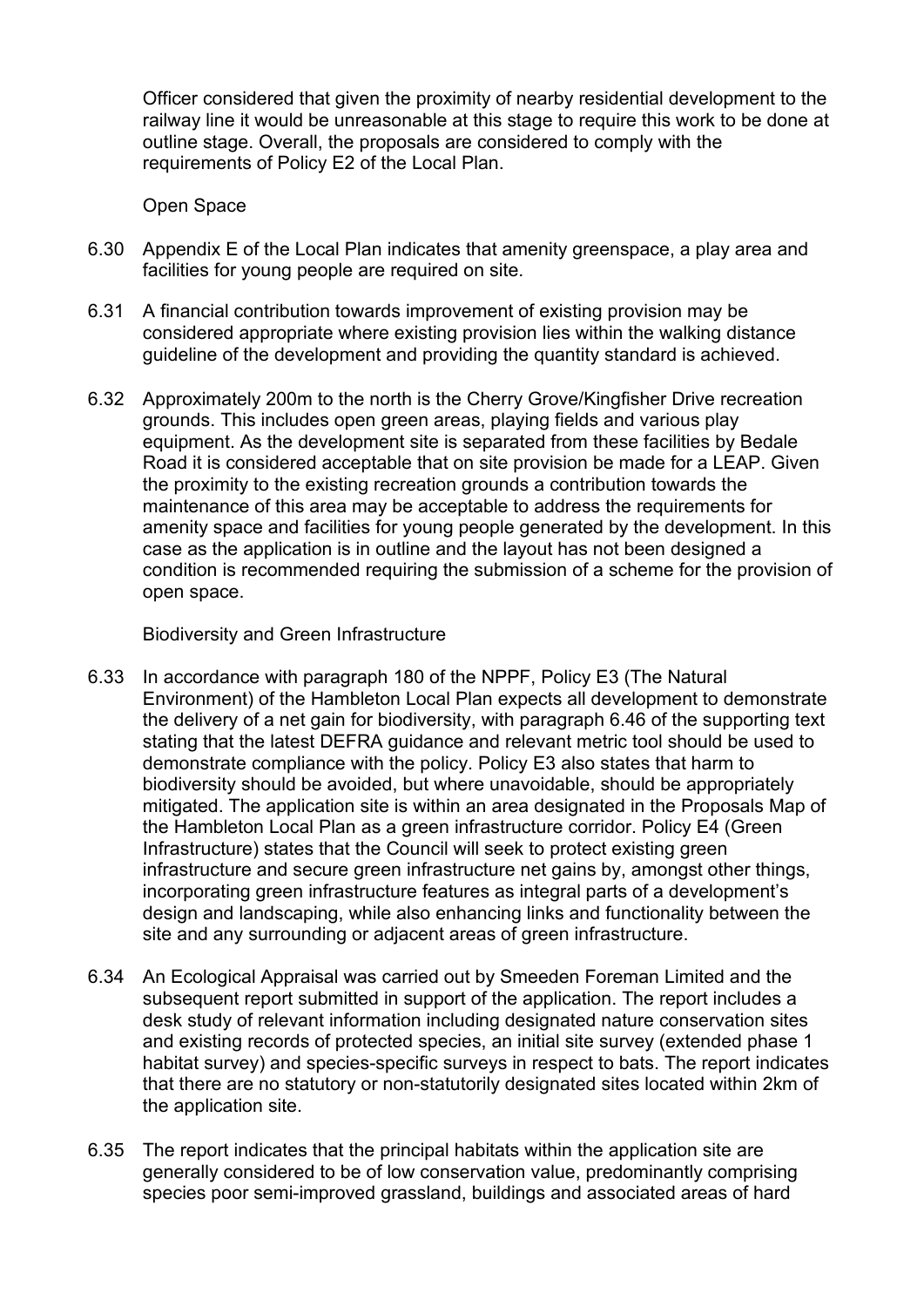standing. The trees, areas of scrub and hedgerows within the site are considered to be of some conservation value, as these provide suitable habitat for breeding and roosting bird species, bats and small mammals such as hedgehogs.

- 6.36 Potential for foraging/commuting and roosting bats was identified and the site was subsequently surveyed. It was found that bat use of the site was generally low with activity limited to the eastern and western boundaries. Activity was predominantly common and soprano pipistrelle, with very limited use by Myotis and brown long eared bats.
- 6.37 Initial building inspections found no signs or evidence of roosting bats in any of the buildings. Subsequent emergence/re-entry surveys of the buildings found no evidence of roosting bats with a low number of bats recorded commuting/foraging within the vicinity of the buildings.
- 6.38 Two trees on the site have been identified for removal and were therefore subject to emergence surveys. No roosts were found, however, it is recommended that these are re-surveyed prior to felling. It is also recommended that if any other trees are identified for removal that these also be surveyed prior to works.
- 6.39 No Species of birds which are protected by Schedule 1 of the Wildlife and Countryside Act 1981 were recorded within the site. In addition, no nests were noted within the buildings on the site. As all wild birds are protected during breeding it is recommended that any site clearance works take place outside of breeding season (March – August inclusive). It is also recommended that the building be re checked for nests prior to demolition.
- 6.40 Breeding tawny owl were identified using trees north of site during the 2020 bat transect surveys. Activity was recorded to the north of the piggery site, calling from conifer trees and demonstrating defensive behaviour at a nest site. Audible calls from juvenile birds were confirmed by the surveyor. Tawny owl are an Amber-listed species of conservation concern. It is recommended alternative nest provision is provided within the new development by installation of a nest box upon a suitable retained tree on site.
- 6.41 One badger record was provided within 2km of the site but no signs of badger were recorded within or adjacent to the site during the survey. Due to the presence of suitable habitat in the surrounding local area it is anticipated that badger may access the site for foraging and commuting purposes. Precautionary working methods are therefore recommended to be adopted during construction works to prevent accidental harm or injury.
- 6.42 Yorkshire Wildlife Trust were consulted and requested the submission of a Biodiversity Net Gain Assessment. This was subsequently submitted and included the use of the DEFRA Biodiversity v2.0 Metric. Based on the indicative layout the development is likely to result in a 7.85% loss for habitat units and 32.63% gain for hedgerow units.
- 6.43 The Metric does not count biodiversity enhancements with respect to species (such as bird and bat boxes) and therefore biodiversity net gains attributed to these enhancements are not reflected within the measurable results obtained from the Metric. Additional measures including permanent bat box provision, gaps below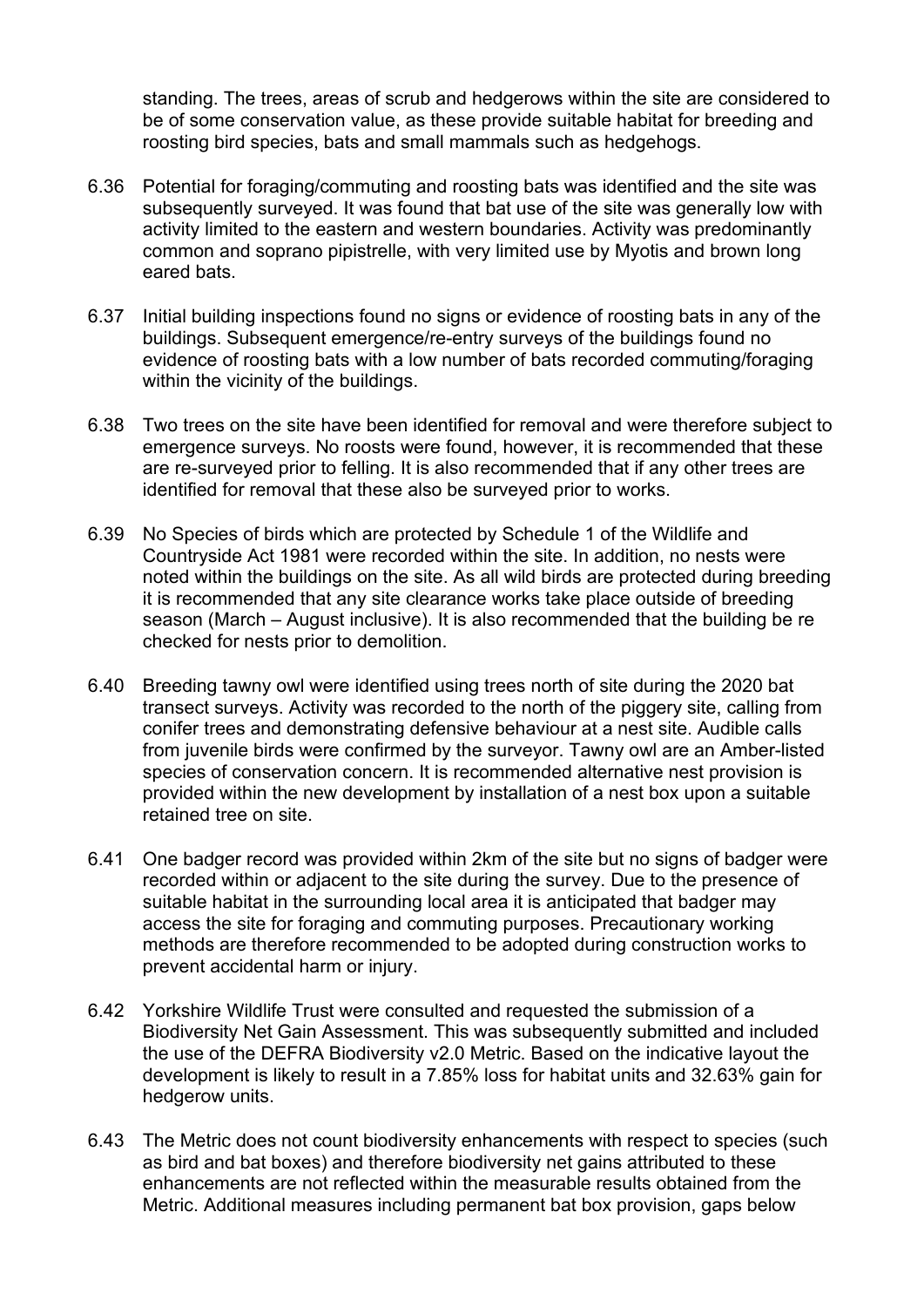fencing to maintain connectivity for hedgehog and a range of bird boxes for species of known conservation concern (house sparrow, starling, house martin and tawny owl), whilst not reflected within the calculation, could contribute to biodiversity gains within the site.

6.44 In this case, given the outline nature of the application, it is recommended that a condition be included requiring the submission of a scheme detailing the measures to be included in the design which result in measurable net gains for biodiversity. Providing this condition is imposed, it is considered that the proposals would meet the requirements of E3 of the Local Plan. Furthermore, a detailed landscaping scheme can be required as part of any reserved matters submission that enhances the role of the site as par of a green infrastructure corridor, in accordance with Policy E4 of the Local Plan.

### Planning Balance

6.45 The application seeks outline consent for up to 88 dwellings on a site previously allocated for housing in the now superseded LDF. Although the application site is not an allocated site within the newly adopted Hambleton Local Plan and is not supported for residential development by the Local Plan's strategic and housingrelated policies, it is recommended that the advanced stage of the application and the Planning Committee's previous resolution to approve his scheme are important material considerations that should be given significant weight within the planning balance.

The development will result in the loss of an existing employment site, however, as the proposal is for housing on an allocated site, it is considered that the loss is outweighed by the benefits of providing additional housing. As part of the proposal, affordable housing will be provided at a rate of 30%, in line with Policy HG3 of the Local Plan. Overall, the proposed development is considered to meet the requirements and expectations of the policies of the Hambleton Local Plan, the NPPF and the PPG except in the case of the principle of developing the site for housing where material considerations indicate otherwise.

# **6.0 Recommendation**

- 6.1 That subject to any outstanding consultations permission is **GRANTED** subject to the following conditions:
	- 1. Application for the approval of all of the reserved matters shall be made to the Local Planning Authority not later than three years from the date of this decision and the development hereby approved shall be begun on or before whichever is the later of the following dates: i) Three years from the date of this permission ii) The expiration of two years from the final approval of the reserved matters or in the case of approval on different dates, the final approval of the last such matter to be approved.
	- 2. The development shall not be commenced until details of the following reserved matters have been submitted to and approved by the Local Planning Authority: (a) the siting, design, scale and external appearance of each building, including a schedule of external materials to be used; (b) the landscaping of the site.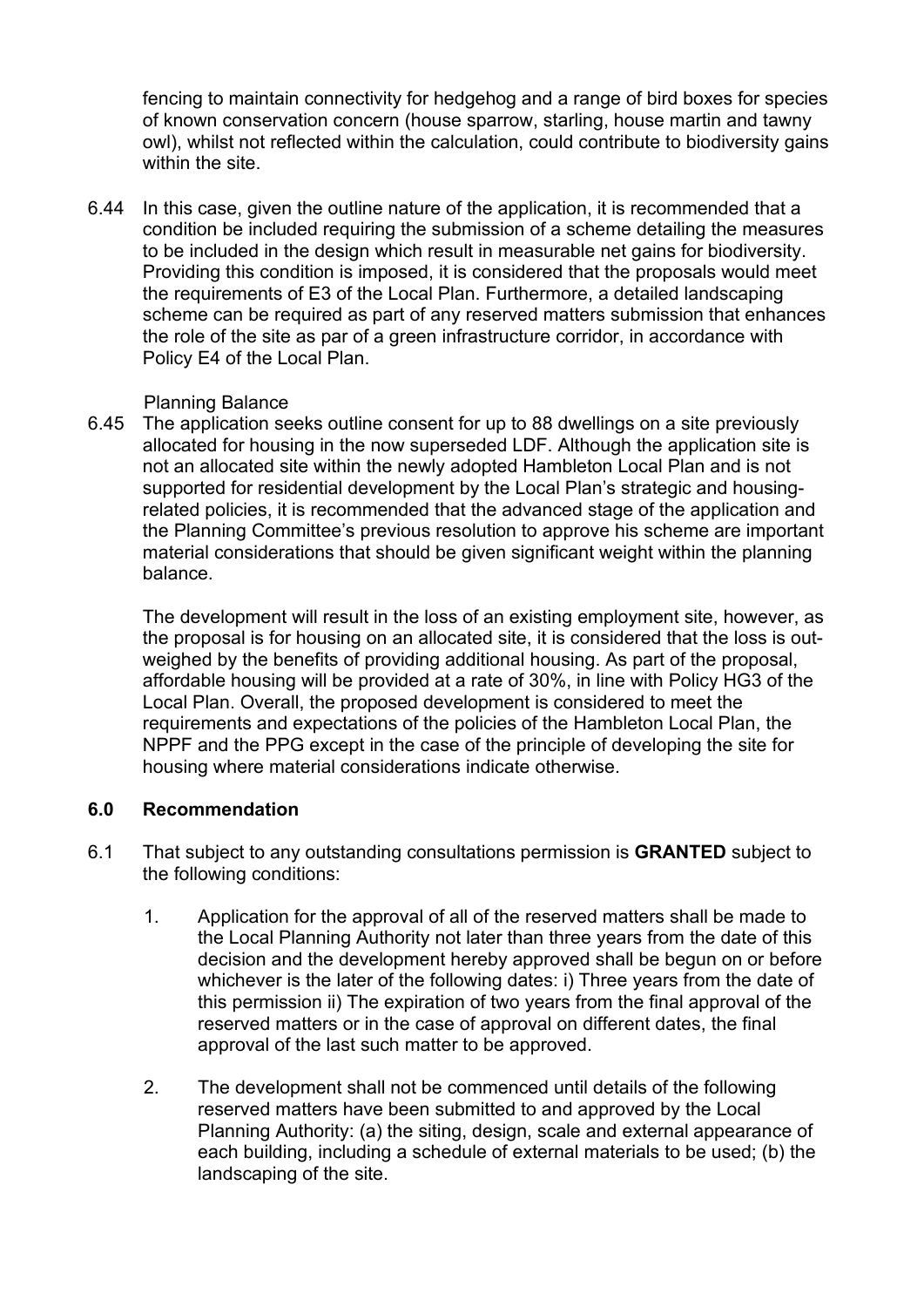- 3. Except for investigative works, no excavation or other groundworks or the depositing of material on site in connection with the construction of any road or any structure or apparatus which will lie beneath the road must take place on any phase of the road construction works, until full detailed engineering drawings of all aspects of roads and sewers for that phase, including any structures which affect or form part of the highway network, and a programme for delivery of such works have been submitted to and approved in writing by the Local Planning Authority. The development must only be carried out in compliance with the approved engineering drawings.
- 4. No part of the development to which this permission relates must be brought into use until the carriageway and any footway or footpath from which it gains access is constructed to binder course macadam level or block paved (as approved) and kerbed and connected to the existing highway network with any street lighting installed and in operation. The completion of all road works, including any phasing, must be in accordance with a programme submitted to and approved in writing by the Local Planning Authority before any part of the development is brought into use.
- 5. The development must not be brought into use until the access to the site at Bluebell Way has been set out and constructed in accordance with the 'Specification for Housing and Industrial Estate Roads and Private Street Works" published by the Local Highway Authority and the following requirements: The access must be formed to give a minimum carriageway width of 5.5metres, and that part of the road extending into the site must be constructed in accordance with Standard Details issued by the local highway authority. All works must accord with the approved details.
- 6. There must be no access or egress by any vehicles between the highway and each property application site until visibility splays providing clear visibility of 2.0 metres x 2.0 metres measured down each side of the access and the back edge of the footway of the major road have been provided. In measuring the splays the eye height must be 1.05 metres and the object height must be 0.6 metres. Once created, these visibility splays must be maintained clear of any obstruction and retained for their intended purpose at all times.
- 7. No dwelling must be occupied until the related parking facilities have been constructed in accordance with the details approved in writing by the Local Planning Authority. Once created these areas must be maintained clear of any obstruction and retained for their intended purpose at all times.
- 8. Notwithstanding the provisions of the Town and Country Planning (General Permitted Development) (England) Order 2015 (as amended) or any subsequent Order, the garage(s) shall not be converted into domestic accommodation without the granting of an appropriate planning permission.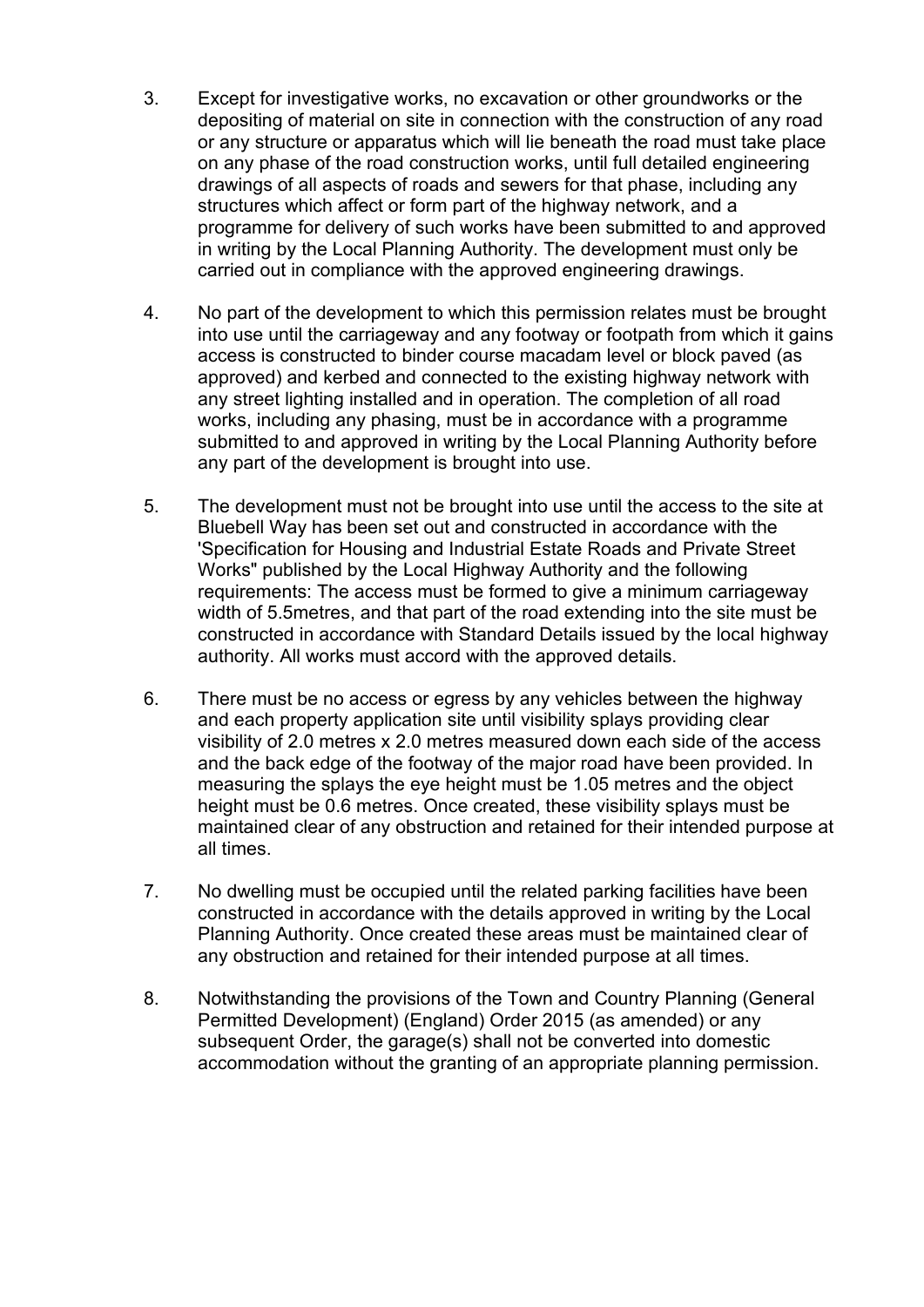- 9. The development must be carried out and operated in accordance with the approved Travel Plan named REPORT NO 20536-002 and received by Hambleton District Council on 18.12.2020. Those parts of the Approved Travel Plan that are identified therein as being capable of implementation after occupation must be implemented in accordance with the timetable contained therein and must continue to be implemented as long as any part of the development is occupied.
- 10. No development for any phase of the development must commence until a Construction Management Plan for that phase has been submitted to and approved in writing by the Local Planning Authority. Construction of the permitted development must be undertaken in accordance with the approved Construction Management Plan. The Plan must include, but not be limited to, arrangements for the following in respect of each phase of the works: 1. details of any temporary construction access to the site including measures for removal following completion of construction works; 2. restriction on the use of Blind lane access for construction purposes; 3. wheel and chassis underside washing facilities on site to ensure that mud and debris is not spread onto the adjacent public highway; 4. the parking of contractors' site operatives and visitor's vehicles; 5. areas for storage of plant and materials used in constructing the development clear of the highway; 6. measures to manage the delivery of materials and plant to the site including routing and timing of deliveries and loading and unloading areas; 7. details of the routes to be used by HGV construction traffic and highway condition surveys on these routes; 8. protection of carriageway and footway users at all times during demolition and construction; 9. protection of contractors working adjacent to the highway; 10. details of site working hours;11. erection and maintenance of hoardings including decorative displays, security fencing and scaffolding on/over the footway & carriageway and facilities for public viewing where appropriate; 12. Means of minimising dust emissions arising from construction activities on the site, including details of all dust suppression measures and the methods to monitor emissions of dust arising from the development; 13. measures to control and monitor construction noise; 14. an undertaking that there must be no burning of materials on site at any time during construction;15. removal of materials from site including a scheme for recycling/disposing of waste resulting from demolition and construction works; 16. details of the measures to be taken for the protection of trees; 17. details of external lighting equipment; 18. details of ditches to be piped during the construction phases;
- 11. Development shall not commence until a scheme detailing surface water drainage has been submitted to and approved in writing by the Local Planning Authority. The scheme to be submitted shall demonstrate that the surface water drainage system(s) are designed in accordance with the standards detailed in North Yorkshire County Council SuDS Design Guidance (or any subsequent update or replacement for that document). The scheme shall detail phasing of the development and phasing of drainage provision, where appropriate. Principles of sustainable urban drainage shall be employed wherever possible. The works shall be implemented in accordance with the approved phasing. No part or phase of the development shall be brought into use until the drainage works approved for that part or phase has been completed. Note that further restrictions on surface water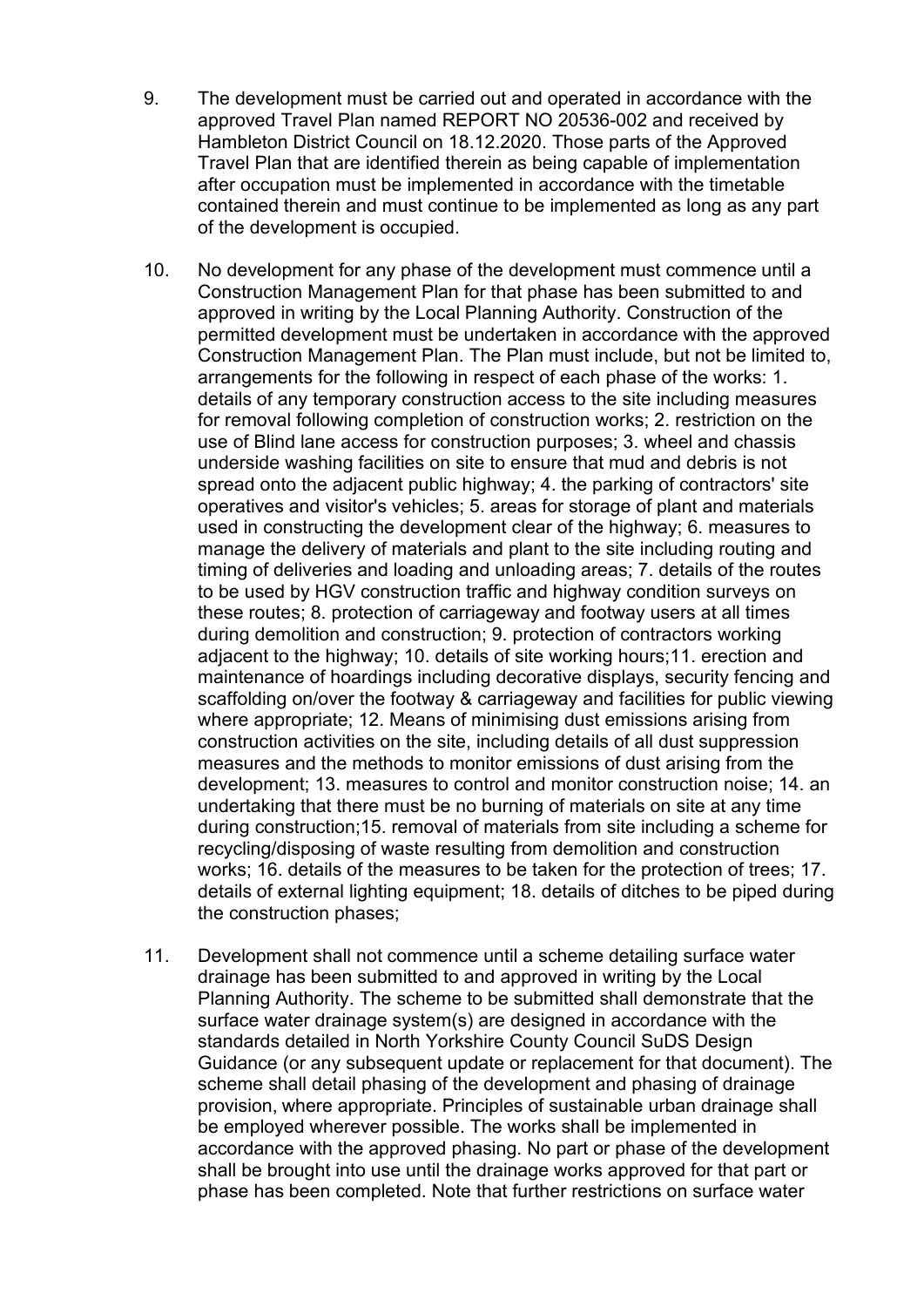management may be imposed by Yorkshire Water and the Local Planning Authority.

- 12. Development shall not commence until a scheme restricting the rate of development flow runoff from the site has been submitted to and approved in writing by the Local Planning Authority. The flowrate from the site shall be restricted to 5.65 L/S. A 30% allowance shall be included for climate change effects and a further 10% for urban creep for the lifetime of the development. Storage shall be provided to accommodate the minimum 1 in 100 year plus climate change critical storm event. The scheme shall include a detailed maintenance and management regime for the storage facility. No part of the development shall be brought into use until the development flow restriction works comprising the approved scheme has been completed. The approved maintenance and management scheme shall be implemented throughout the lifetime of the development.
- 13. No development shall take place until a suitable maintenance scheme for the proposed SuDS drainage scheme has been submitted to and approved in writing by the Local Planning Authority. Details with regard to the maintenance and management of the approved scheme to include; drawings showing any surface water assets to be vested with the statutory undertaker/highway authority and subsequently maintained at their expense, and/or any other arrangements to secure the operation of the approved drainage scheme/sustainable urban drainage systems throughout the lifetime of the development.
- 14. Development shall not commence until a scheme for the accommodation of additional flows impacting upon the drainage network have been submitted to and approved in writing by the Local Planning Authority, including further survey and investigation of the existing drainage system to confirm wider connectivity. The scheme shall cater for the impact resulting from the minimum 1 in 100 year return period storm event including a 30% allowance for climate change effects and a further 10% for urban creep for the lifetime of the development. No part of the development shall be brought into use until the works comprising the scheme approved under this condition have been completed.
- 15. No development shall take place until an appropriate Exceedance Flow Plan for the site has been submitted to and approved in writing by the Local Planning Authority. Site design must be such that when SuDS features fail or are exceeded, exceedance flows do not cause flooding of properties on or off site. This is achieved by designing suitable ground exceedance or flood pathways. Runoff must be completely contained within the drainage system (including areas designed to hold or convey water) for all events up to a 1 in 30 year event. The design of the site must ensure that flows resulting from rainfall in excess of a 1 in 100 year rainfall event are managed in exceedance routes that avoid risk to people and property both on and off site.
- 16. The site shall be developed with separate systems of drainage for foul and surface water on and off site.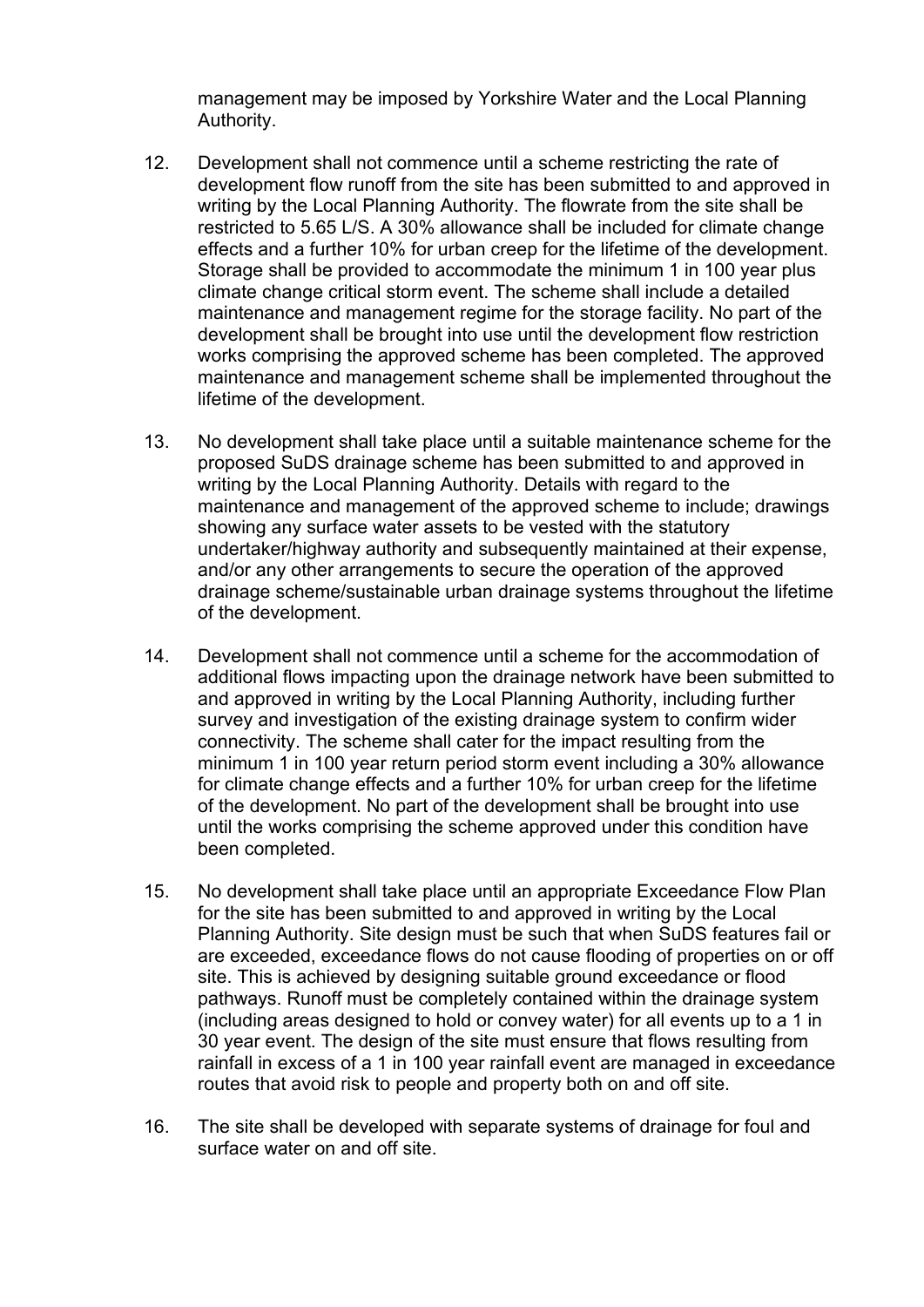- 17. There shall be no piped discharge of surface water from the development prior to the completion of surface water drainage works, details of which will have been submitted to and approved by the Local Planning Authority. If discharge to public sewer is proposed, the information shall include, but not be exclusive to:- a) evidence to demonstrate that surface water disposal via infiltration or watercourse are not reasonably practical; b) evidence of existing positive drainage to public sewer and the current points of connection; and c) the means of restricting the discharge to public sewer to the existing rate less a minimum 30% reduction, based on the existing peak discharge rate during a 1 in 1 year storm event, to allow for climate change.
- 18. No building or other obstruction including landscape features shall be located over or within 3 (three) metres either side of the centre line of the public sewer i.e. a protected strip width of 6 (six) metres, that crosses the site. If the required stand-off distance is to be achieved via diversion or closure of the sewer, the developer shall submit evidence to the Local Planning Authority that the diversion or closure has been agreed with the relevant statutory undertaker and that prior to construction in the affected area, the approved works have been undertaken.
- 19. Prior to commencement of development hereby approved a surface water drainage strategy shall be submitted to and approved in writing by the Local Planning Authority. The strategy shall detail how the issues raised in Network Rails response dated 28.01.2021 in relation to surface water drainage and the adjacent railway line are to be addressed. The development shall thereafter be carried out in accordance with the approved strategy.
- 20. Prior to the commencement of development hereby approved a construction management plan detailing safety procedures for development adjacent to a railway line shall be submitted to and approved in writing by the Local Planning Authority. The development shall thereafter be constructed in accordance with the approved details. The management plan shall include, but not be limited to, details relating to the fail safe operation and storage of cranes, plant, vehicles and materials.
- 21. Prior to the occupation of the development, hereby approved, details of a trespass proof fence shall be submitted to and approved in writing by the Local Planning Authority. The details shall include the height, type, appearance, colour, positioning, timing for installation and details of future maintenance of the fence. The fence shall be constructed prior to the first occupation of the development and shall be thereafter retained in accordance with the approved details.
- 22. If excavations/piling/buildings are to be located within 10m of the railway boundary a method statement shall be submitted to and approved in writing by the Local Planning Authority prior to the commencement of development. The method statement shall include an outline of the proposed method of construction, risk assessment in relation to the railway and construction traffic management plan.
- 23. No trees or shrubs shall be planted within 10m of the Network Rail boundary fencing to the south of the site unless a scheme is first submitted to and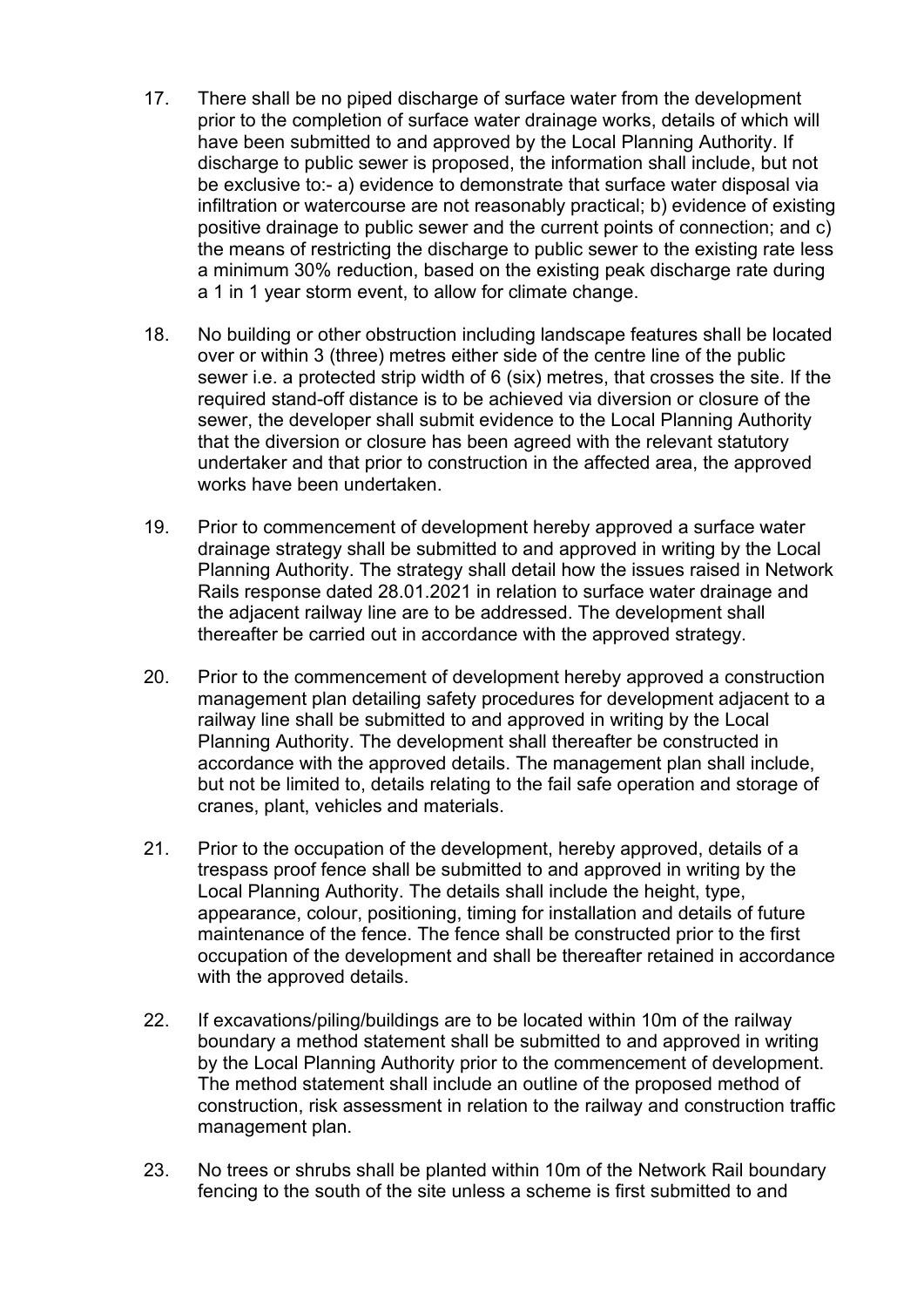approved in writing by the Local Planning Authority detailing, but not limited to, the species, siting and future maintenance of the planting. Any planting within the 10m buffer zone shall be carried out and maintained in accordance with the approved details.

- 24. Prior to commencement of the development hereby approved a Biodiversity scheme shall be submitted to and approved in writing by the Local Planning Authority. The scheme shall detail proposals for how the development will achieve a measurable net gain for biodiversity including on site provision for habitats, using the latest DEFRA or Natural England biodiversity metric. The development shall thereafter be carried out in accordance with the approved details.
- 25. No trees shall be removed until a further inspection for bats has been conducted by a suitably qualified Ecologist and the results submitted to and approved in writing by the Local Planning Authority. Should any bat roosts or evidence of such be found within trees proposals in relation to the roosts shall be submitted for approval in writing to the Local Planning Authority along with the findings. Thereafter the development shall be carried out in accordance with the approved details.
- 26. Site clearance works including vegetation and building demolition shall be undertaken between September and late February to avoid the bird nesting season (March-August) otherwise approved in writing by the Local Planning Authority. Any nests identified during vegetation clearance shall be protected until the young have fledged.
- 27. No above ground construction work shall be undertaken until a scheme has been submitted and the Local Planning Authority has approved in writing the details of the Public Open Space within the site including: a) The type and nature of the facilities to be provided within the POS including street furniture, play equipment etc; b) The arrangements the developer shall make to ensure that the Public Open Space is laid out and completed during the course of the development; c) The arrangements the developer shall make for the future maintenance of the Public Open Space; d) The open space shall be completed in accordance with the approved scheme and retained thereafter
- 28. The development hereby approved shall comply with the requirements and expectations of Policies HG2 and HG3 of the Local Plan and the latest version of the Housing SPD on housing size(s), type(s) and tenure(s) or otherwise with an identified local need in the Bedale sub-area, which has first been agreed with the Local Planning Authority.
- 29. The design, scale and layout of the development as submitted as part of any subsequent reserved matters submission shall ensure that each residential property meets the current National Described Space Standards with sufficient drawings and information submitted with the application to demonstrate compliance.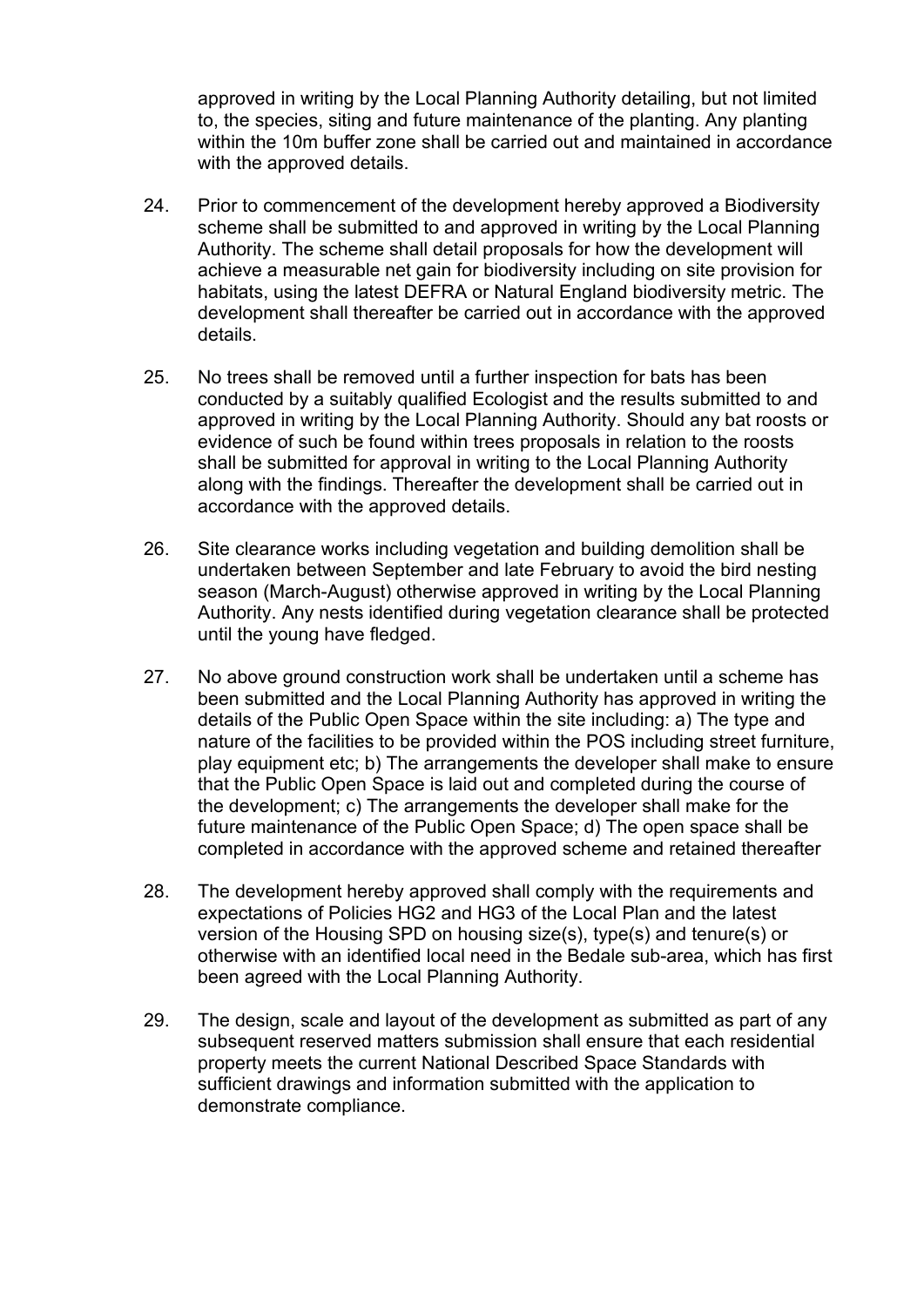The reasons for the above conditions are:-

- 1. To ensure compliance with Sections 91 and 92 of the Town and Country Planning Act 1990 and where appropriate as amended by Section 51 of the Planning and Compulsory Purchase Act 2004.
- 2. To enable the Local Planning Authority to properly assess these aspects of the proposal, which are considered to be of particular importance, before the development is commenced.
- 3. To secure an appropriate highway constructed to an adoptable standard in the interests of highway safety and the amenity and convenience of all highway users.
- 4. To ensure safe and appropriate access and egress to the premises, in the interests of highway safety and the convenience of all prospective highway users.
- 5. To ensure a satisfactory means of access to the site from the public highway in the interests of highway safety and the convenience of all highway users.
- 6. In the interests of highway safety.
- 7. To provide for adequate and satisfactory provision of off-street accommodation for vehicles in the interest of safety and the general amenity of the development.
- 8. To ensure the retention of adequate and satisfactory provision of off-street accommodation for vehicles generated by occupiers of the dwelling and visitors to it, in the interest of safety and the general amenity the development.
- 9. To establish measures to encourage more sustainable non-car modes of transport.
- 10. In the interest of highways safety and public amenity.
- 11. To ensure the provision of adequate and sustainable means of drainage in the interests of amenity and flood risk.
- 12. To mitigate additional flood impact from the development proposals and ensure that flood risk is not increased elsewhere.
- 13. To prevent the increased risk of flooding and to ensure the future maintenance of the sustainable drainage system.
- 14. To accommodate flows in storm events and allow for future maintenance
- 15. To prevent flooding to properties during extreme flood events and to mitigate against the risk of flooding on and off the site.
- 16. In the interest of satisfactory and sustainable drainage.